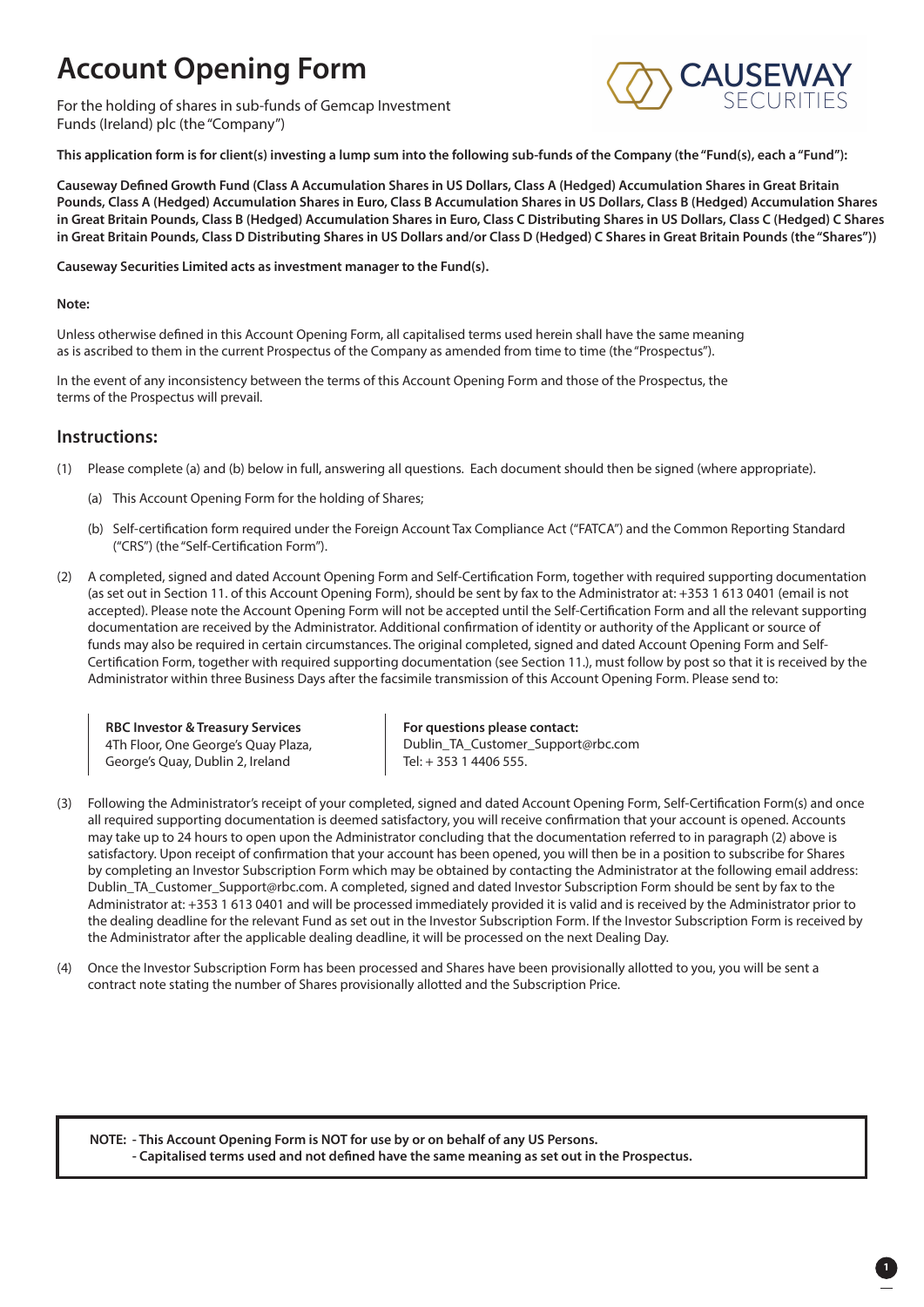### **1. Registration Details**

In case of joint applications, all co-subscribers should complete. Please note that a maximum of four joint applicants is permitted. For additional Shareholders please attach a sheet specifying the information below. Shareholder documentation, including contract notes, will be sent to the first person named below.

| Registered Corporation, Nominee or Surname:<br>a) | Registered Corporation, Nominee or Surname:<br>b) |
|---------------------------------------------------|---------------------------------------------------|
|                                                   |                                                   |
| Nominee Designation or Forename(s):               | Nominee Designation or Forename(s):               |
|                                                   |                                                   |
| Registered Address:                               | Registered Address:                               |
|                                                   |                                                   |
|                                                   |                                                   |
|                                                   |                                                   |
|                                                   |                                                   |
|                                                   |                                                   |
| City/Country/Post code:                           | City/Country/Post code:                           |
| Tel. No.:                                         | Tel. No.:                                         |
| Fax No.:                                          | Fax No.:                                          |
| Email:                                            | Email:                                            |
| Passport No.:                                     | Passport No.:                                     |
| Issuing Country.:                                 | <b>Issuing Country.:</b>                          |
| <b>Expiry Date.:</b>                              | <b>Expiry Date.:</b>                              |
| Tax Identification No.:                           | Tax Identification No.:                           |

### **2. General Eligibility Representations and Elections**

Politically Exposed Person Status

(a) The Applicant confirms that the application is not being made by, on behalf of, for the benefit of, or to be transferred to a Politically Exposed Person ("PEP") / immediate family member of a PEP / close associate of a PEP/ a beneficial owner who is a PEP.

*Further information on the definition of a PEP in Appendix 1.*

(b) The Applicant confirms that the application is being made by, on behalf of, for the benefit of, or to be transferred to a Politically Exposed Person ("PEP") / immediate family member of a PEP / close associate of a PEP/ a beneficial owner who is a PEP.

*Further information to be completed in Appendix 1.*

#### Representation **Select one option**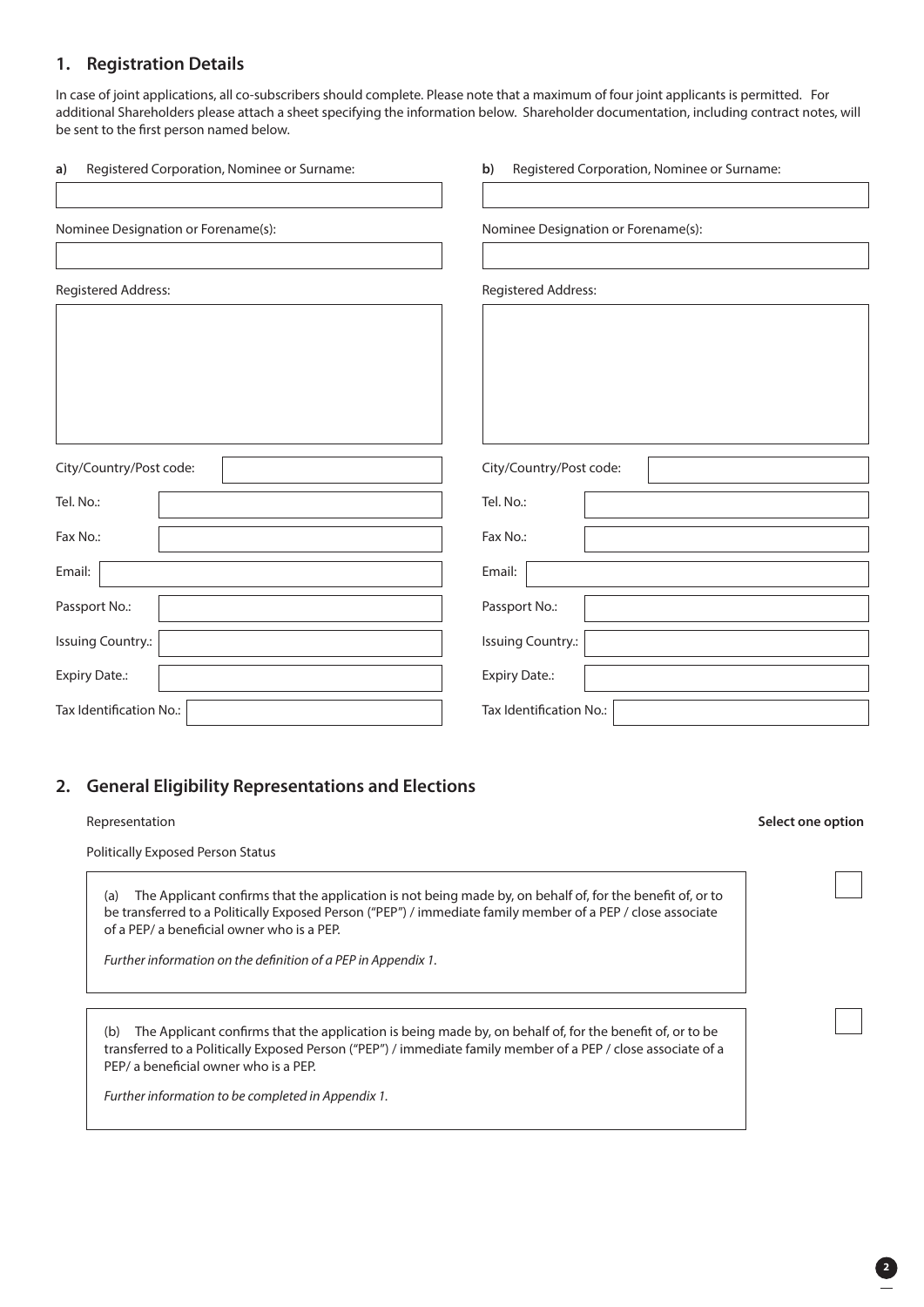### **3. Receipt of Shareholder Communications**

### **General Communication**

The Company will make Shareholder communications (for example, notices of the annual general meetings and audited financial statements and annual reports) available in electronic format to all Shareholders via email.

### **4. Bank Account Details**

#### **Account For Payment Of Distributions And Redemptions**

Please provide details of the bank account into which you would like any distributions or future redemption proceeds to be paid: These are mandatory and the account must be in the name(s) of the account holder(s).

| Name of Bank: | <b>Account Name:</b> |  |
|---------------|----------------------|--|
| Address:      | Account Number.      |  |
|               | BIC/SWIFT:           |  |
|               | IBAN:                |  |

#### **Account For Payment Of Subscriptions**

Please provide details of the bank account from which you will be making the payment. These are mandatory and are related to the bank and accounts from which the subscription amounts will be paid. The account must be in the name(s) of the Account Holder(s) or the account holder must be identified.

Please note that in order to prevent third party payments, we require subscription payments to come from a bank account in the name of the registered account holder.

### **Tick here if the details are same as detailed above**

| Name of Bank: |  |
|---------------|--|
|               |  |

Address:

| <b>Account Name:</b> |  |
|----------------------|--|
| Account Number.      |  |
| BIC/SWIFT:           |  |
| IBAN:                |  |

### **Note for Financial Institutions and Intermediaries:**

In order to comply with EU Regulation 2015/847, and FATF SR VII, we require the following information to be included for all subscription wires made to the Fund.

For MT 103, Field 50a is to be used for Ordering Customer's information (either option below, as appropriate)

| <b>TAG</b>     | <b>Field Name</b>        | Information to include                       |
|----------------|--------------------------|----------------------------------------------|
| 50a (option K) | <b>Ordering Customer</b> | The Payer's account number, name and address |
| 50a (option A) | <b>Ordering Customer</b> | The Payer's account number and the BIC       |

#### For MT 202 (Field 52)

| <b>TAG</b> | <b>Field Name</b>    | Information to include                           |
|------------|----------------------|--------------------------------------------------|
| 52A        | Ordering Institution | The Ordering Institution's identifier code (BIC) |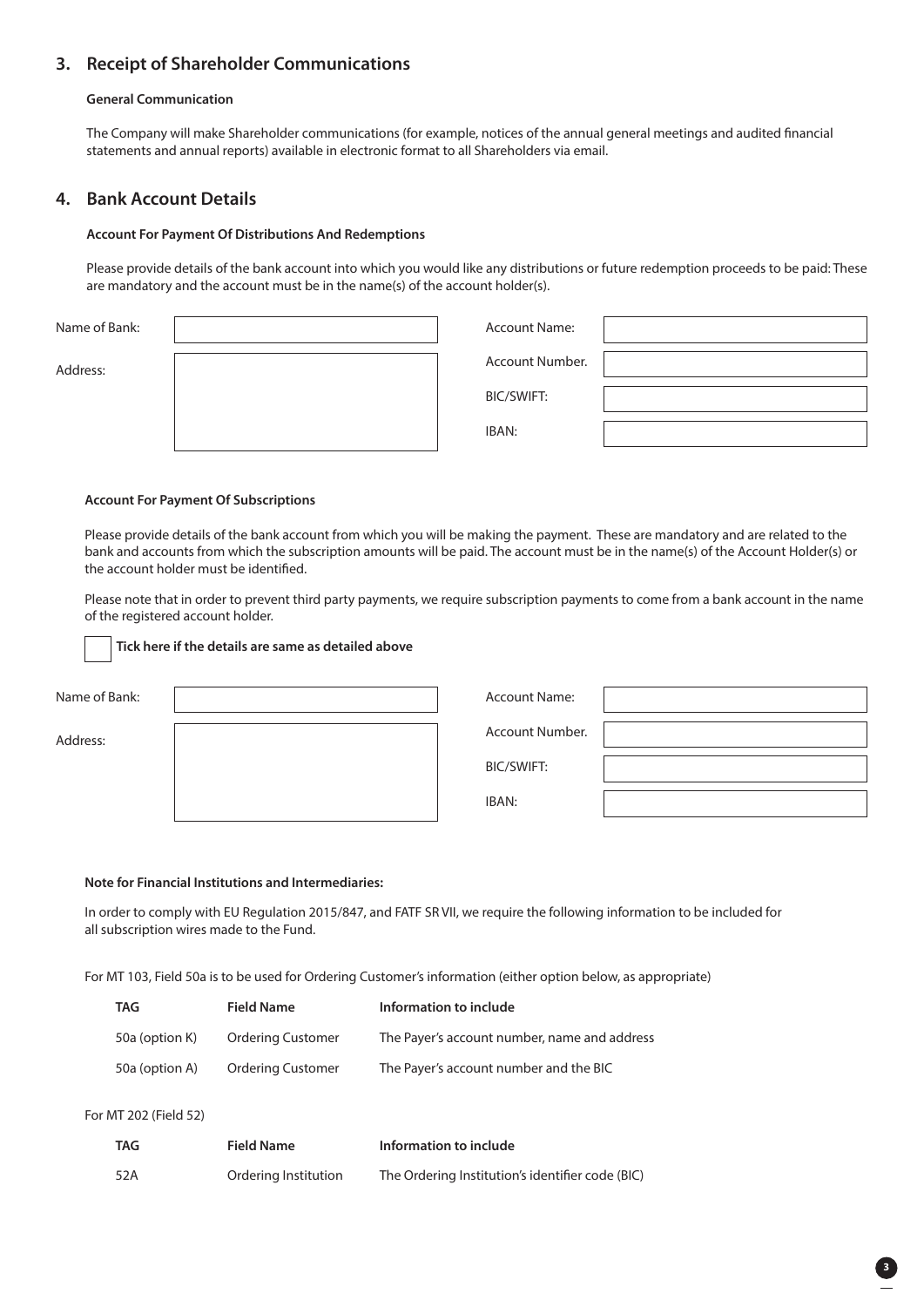### **5. Key Investor Information Document (s) ("KIID")**

I/We hereby represent that I/we have regular access to the internet and acknowledge and agree that the provision of the KIID by way of email or website is appropriate in the context in which the business between the Company, its delegate(s) and me/us is, or is to be, carried on and that the provision by me/us of my/our email address to the Company or its delegate(s) is evidence of this.

I/We acknowledge that I/we have been offered the choice of receiving the KIID on paper and in electronic form by means of a website or by email and hereby specifically consent to receiving the KIID in electronic form by way of email or by accessing the latest version of the document online at geminicapital.ie (or such other website address as may be notified to me/us from time to time) (the "KIID Website").

I/We hereby acknowledge that I/we have received or accessed by electronic means the KIID. I/We also consent to accessing the KIID by electronic means before making any subsequent and/or future subscriptions for Shares in any Class.

I/We acknowledge that the KIID shall be reviewed at least every 12 months and that the up-to-date version of the KIID at any given time shall be made available on the KIID Website. I/We agree that I/we will inspect the KIID by accessing the KIID Website in good time before making any subsequent and/or future subscriptions for Shares in any Class. I/We acknowledge and agree that I/we bear sole responsibility for ensuring that I/we have inspected the up-to-date version of the KIID and that, in any event, I/we consent to be, and shall be deemed to have been, provided with the up-to-date KIID by means of the KIID Website in good time before any subsequent or future subscriptions.

Where I/we are acquiring the Shares for or on behalf of any person in my/our capacity as a sub-distributor of the Company, I/we certify that prior to accepting any order for the acquisition of shares, I/we will ensure that the investor will be provided with the current KIID for the relevant Class. Where permitted by applicable law, "provided" shall include informing the investor of the applicable website where the KIID may be obtained, which is geminicapital.ie (or such other website address as may be notified to me/us from time to time).

I/We acknowledge that I/we may at any time request a hard copy of the KIID and any such documentation from the Company free of charge and/or revoke, in writing or other authorised manner, the consent given to receive such information electronically.

### **6. Subscription Amount**

I/We wish to invest the following amount(s) in:

| Name of Fund and Share Class                                             | <b>ISIN Code</b>    | <b>Share Class</b><br>Currency | Minimum Initial<br>Subscription as per the<br>Prospectus | Monetary amount to be<br>invested in Share Class<br>currency (in figures) OR<br>number of shares to be<br>purchased in Share Class* | Monetary amount to be<br>invested in Share Class<br>currency (in words)* |
|--------------------------------------------------------------------------|---------------------|--------------------------------|----------------------------------------------------------|-------------------------------------------------------------------------------------------------------------------------------------|--------------------------------------------------------------------------|
| CAUSEWAY DEFINED GROWTH FUND<br>CLASS A ACCUMULATION USD                 | IE00BJVOR086        | <b>USD</b>                     | \$1000                                                   |                                                                                                                                     |                                                                          |
| CAUSEWAY DEFINED GROWTH FUND<br>CLASS A (HEDGED ACCUMULATION) GBP        | IE00BJVOR193        | GBP                            | £1,000                                                   |                                                                                                                                     |                                                                          |
| CAUSEWAY DEFINED GROWTH FUND<br>CLASS A (HEDGED ACCUMULATION) EUR        | IE00BJVOR201        | <b>EUR</b>                     | €1,000                                                   |                                                                                                                                     |                                                                          |
| CAUSEWAY DEFINED GROWTH FUND<br><b>CLASS B ACCUMULATION USD</b>          | IE00BJVOR318        | <b>USD</b>                     | \$1,000                                                  |                                                                                                                                     |                                                                          |
| CAUSEWAY DEFINED GROWTH FUND<br><b>CLASS B (HEDGED ACCUMULATION) GBP</b> | IE00BJVOR425        | GBP                            | £1,000                                                   |                                                                                                                                     |                                                                          |
| CAUSEWAY DEFINED GROWTH FUND<br>CLASS B (HEDGED ACCUMULATION) EUR        | IE00BJVOR532        | <b>EUR</b>                     | €1,000                                                   |                                                                                                                                     |                                                                          |
| CAUSEWAY DEFINED GROWTH FUND<br>CLASS C DISTRIBUTING SHARES USD          | <b>IE00BMH57S89</b> | <b>USD</b>                     | \$1,000                                                  |                                                                                                                                     |                                                                          |
| CAUSEWAY DEFINED GROWTH FUND<br>CLASS C (HEDGED) DISTRIBUTING SHARES GBP | IE00BMH57T96        | GBP                            | £1,000                                                   |                                                                                                                                     |                                                                          |
| CAUSEWAY DEFINED GROWTH FUND<br><b>CLASS D DISTRIBUTING SHARES USD</b>   | IE00BMH57V19        | <b>USD</b>                     | \$1,000                                                  |                                                                                                                                     |                                                                          |
| CAUSEWAY DEFINED GROWTH FUND<br>CLASS D (HEDGED) DISTRIBUTING SHARES GBP | IE00BMH57W26        | GBP                            | £1,000                                                   |                                                                                                                                     |                                                                          |

**Prior to subscription for Shares in the Fund, a Subscription Fee of up to 5% may be deducted from subscription monies before the remainder is used to subscribe for Shares in the Fund. Shareholders will be notified in advance if a Subscription Fee is to be applied to their subscription.**

\* If you are applying for a specific number of shares, please ensure it meets the minimum investment requirement.

### **7. Distribution Classes**

If you have chosen a distributing share class, please indicate below the dividend option you want to select. The option selected applies to the total holding in the relevant Fund.

 By selecting the 'reinvest' option, the Applicant authorises the payment of dividends on trust for the Applicant to the Depositary and authorises the reinvestment of the dividend amount by the Depositary in shares of the relevant Fund. Failure to complete this section will result in the automatic reinvestment of dividends payable to the Applicant.

Cash. | | | Reinvest.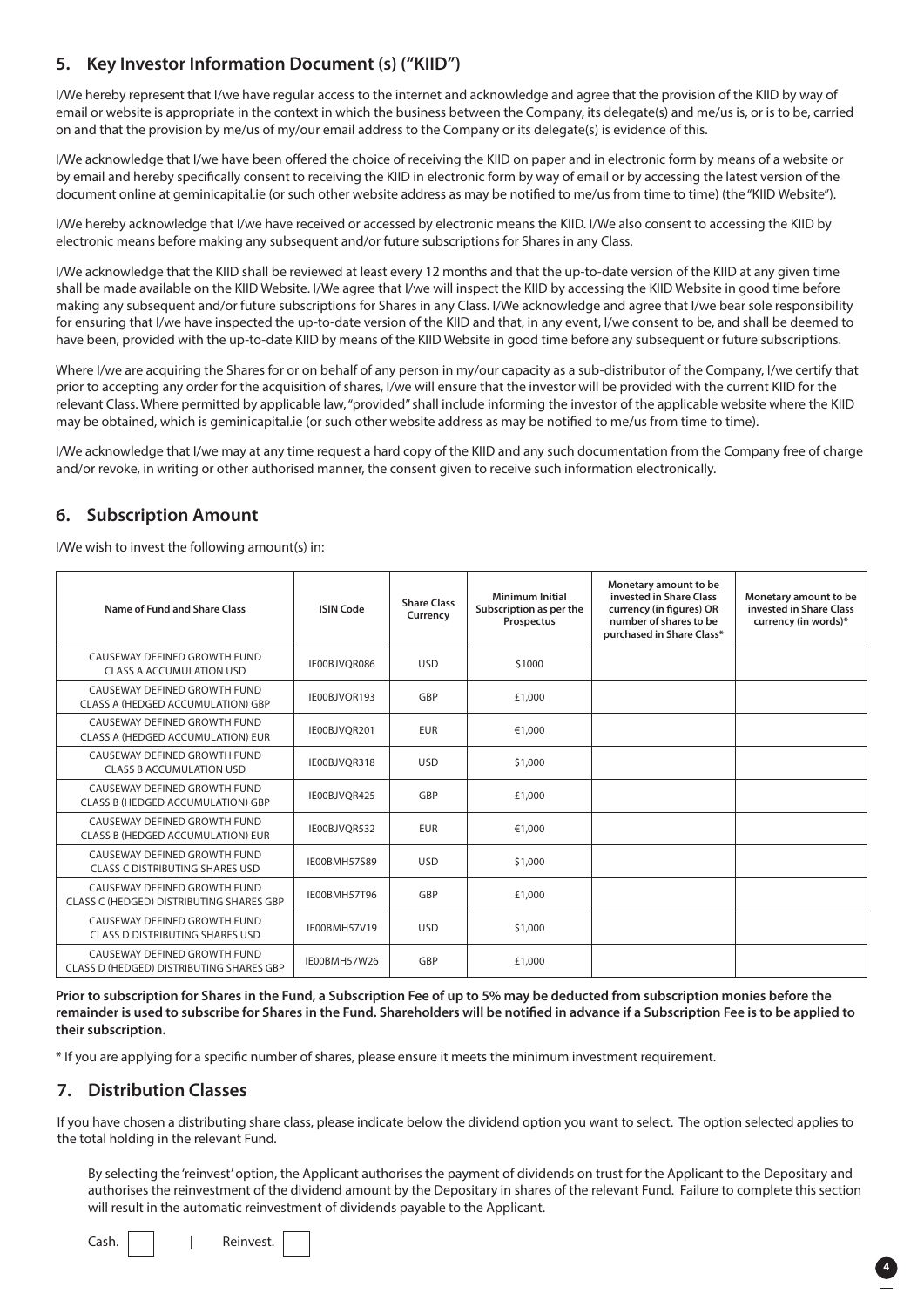### **8. Payment Details For TT Settlement**

| Currency                 | <b>GBP (Great Britain Pounds)</b>        |
|--------------------------|------------------------------------------|
| Intermediary Bank        | Bank of America London                   |
| SWIFT I.D:               | BOFAGB22                                 |
| <b>Beneficiary Bank:</b> | RBC Investor Services Bank SA Luxembourg |
| SWIFT I.D:               | <b>FETALULL</b>                          |
| Beneficiary account:     | GemCap Investment Funds (IRL) plc        |
| IBan number:             | LU983414420027839700                     |
| Reference*               |                                          |

*\* The applicant's name should be placed in the Reference field, it is extremely important this is completed.* 

| Currency             | USD (US Dollars) (Via Fedwire)           |
|----------------------|------------------------------------------|
| Intermediary Bank    | Bank of America New York                 |
| SWIFT I.D:           | BOFAUS3N                                 |
| Beneficiary Bank:    | RBC Investor Services Bank SA Luxembourg |
| SWIFT I.D:           | FETALULL                                 |
| Beneficiary account: | GemCap Investment Funds (IRL) plc        |
| IBan number:         | LU893412420027835500                     |
| Reference*           |                                          |

*\* The applicant's name should be placed in the Reference field, it is extremely important this is completed.* 

| Currency             | EUR (Euro)                               |
|----------------------|------------------------------------------|
| Intermediary Bank    | <b>Bank of America Dublin</b>            |
| SWIFT I.D:           | BOFAIE3X                                 |
| Beneficiary Bank:    | RBC Investor Services Bank SA Luxembourg |
| SWIFT I.D:           | FETALULL                                 |
| Beneficiary account: | GemCap Investment Funds (IRL) plc        |
| IBan number:         | LU583416420027834500                     |
| Reference*           |                                          |

*\* The applicant's name should be placed in the Reference field, it is extremely important this is completed.* 

### **NOTE for EUR Payments:**

In order to benefit as much as possible from local clearing, it is recommended that you route your payment via one of the following of our Bank of America EUR correspondent banks:

### **Code Swift Bank Name**

BOFAGB22 Bank of America London BOFAFRPP Bank of America Paris BOFADEFX. Bank of America Frankfurt BOFAIT2X Bank of America Milan

BOFAES2X Bank of America Madrid BOFABE3X Bank of America Antwerp BOFAIE3X Bank of America Dublin BOFANLNX Bank of America Amsterdam

**5**

When sending payment by TT, please quote the applicant's name, bank, bank account number and class of Shares. \*Sub account: Please quote the full name of the Fund and relevant reference number. all subscription monies must be received in the relevant subscription account immediately in cleared funds within three days of the relevant Dealing Day. In the event that settlement monies are subsequently not paid, all costs and expenses will be borne by the applicant and the Shares will be cancelled.

All GBP Subscription monies must be received by 13:30 (Irish time) on Subscription settlement date.

All EUR Subscription monies must be received by 14:30 (Irish time) on Subscription settlement date.

All US Dollar Subscription monies must be received by 17:00 (Irish time) on Subscription settlement date.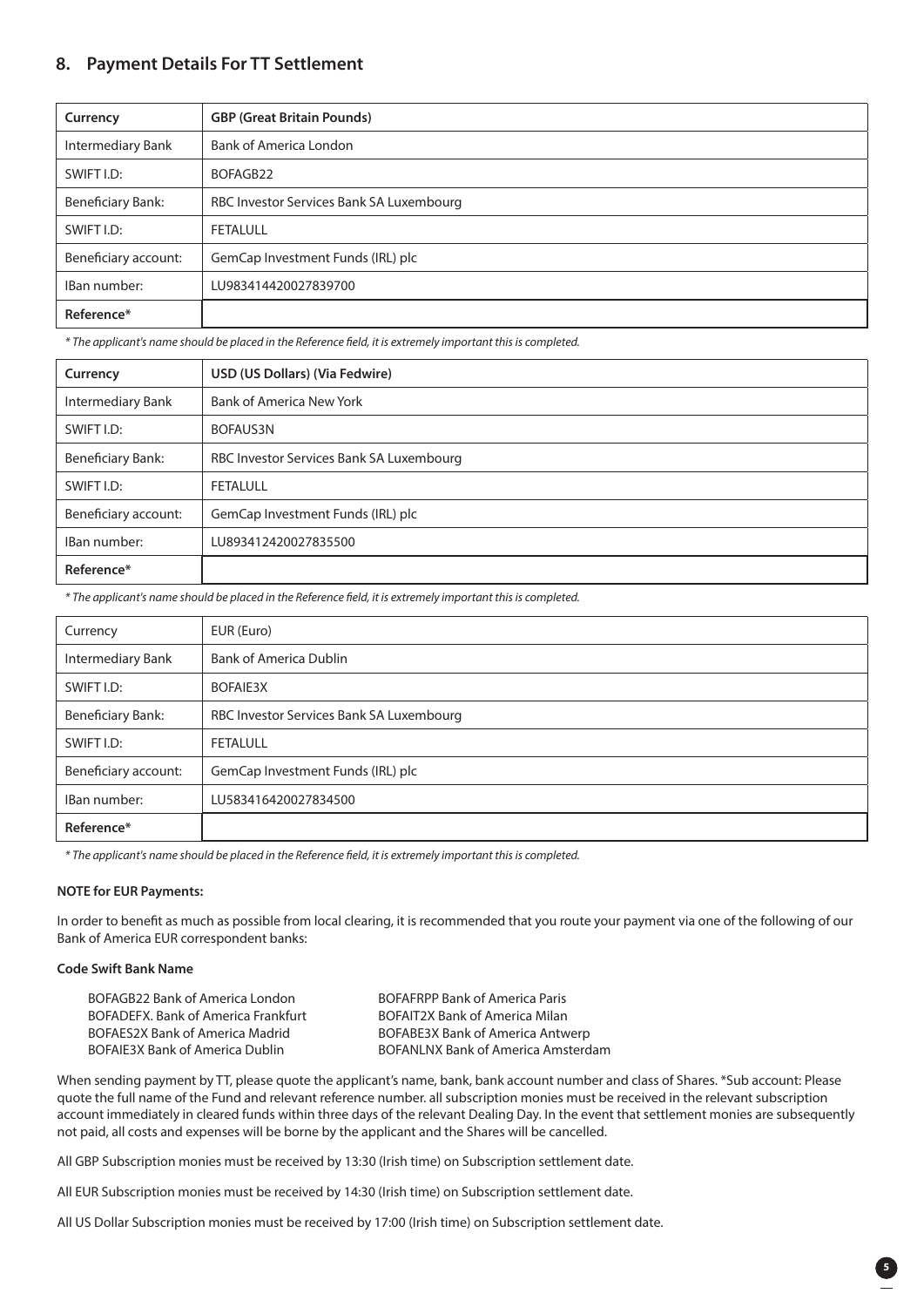### **9. Declarations and Confirmations**

The undersigned (each signatory an 'Applicant') hereby represents, warrants, declares, certifies and acknowledges to the Company and the Manager as follows in connection with the opening of its account and its initial application for Shares and entry on the register of Shareholders of the Company, with any subsequent applications and on a continuing basis as a Shareholder in a Fund:

- **I.** It has received and understood a copy of the most recent versions of the Prospectus, relevant the Key Investor Information Documents, the annual report and accounts of the Company and (if issued after such report and accounts) the Company's most recent unaudited semi-annual report and that this application is made solely on the terms of those documents and is subject to the provisions of the Company's memorandum and articles of association.
- **II.** It is over 18 years of age and that there is no legal or other impediment to its application for Shares.
- **III.** It is duly authorised to sign this Account Opening Form and to subscribe for or redeem Shares in a Fund and that by virtue of its subscribing for, holding or redeeming such Shares, it will not be in breach of any laws or regulations of any competent jurisdiction.
- **IV.** It will instruct its bank to remit, the sum(s) specified on the contract note received from the Administrator following a subscription, quoting the Applicant's name, for value no later than the deadline for payment of subscription monies as set out in the Investor Subscription Form.
- **V.** That (a) this application is made by a Qualified Purchaser and is not made by or on behalf of any US Person and (b) it will notify the Company, the Manager and the Administrator immediately in the event that it becomes a US Person or ceases to be a Qualified Purchaser or otherwise holds Shares which might result in the Company and/or the Manager and / or a Fund incurring any liability to taxation or suffering pecuniary disadvantages which the Company and/or the Manager and / or Fund might not otherwise have incurred or suffered, or requiring the Company and/or the Manager and/ or Fund to register under the 1940 Act or register any class of its Shares under the 1933 Act.
- **VI.** That the Company, the Manager, the Depositary and the Administrator are authorised by the Applicant to accept this Account Opening Form by facsimile on the basis that it will send the original of this Account Opening Form to arrive with the Administrator within three Business Days after the facsimile transmission of this Account Opening Form.
- **VII.** That, unless otherwise indicated in Section 3. of this Account Opening Form, it consents to the use of electronic communication or email as a method of receiving letters, statements(including financial statements), reports, documents and other communications from the Company and/or the Manager and (a) it is reasonable for the Company and/or the Manager to expect the Applicants shall have timely access to the information sent to the email address supplied in Section 1., (b) it fully understands emails are susceptible to data corruption, interception, fabrication, delay, unauthorised amendment, viruses and a risk that an email issued by or on behalf of the Company may not be received by the Applicant, and (c) it fully understands that neither the Company, the Manager, the Administrator, the Investment Manager or the Depositary accept any liability whatsoever and howsoever caused for such data corruption, interception, fabrication, delay, unauthorised amendment, viruses and / or risk that an email issued by or on behalf of the Company or the Manager may not be received by the Applicant.
- **VIII.** The Company, the Manager, the Depositary and the Administrator may rely conclusively upon any notice, consent, request, instruction or other instrument issued by or purported to be issued by the Applicant and which the Company, the Manager, the Depositary and the Administrator believes in good faith to be genuine or to be signed by properly authorised persons.
- **IX.** That (a) the Company, the Manager, the Depositary, the Investment Manager and / or the Administrator reserve the right to seek evidence of identity of the Applicant to comply with applicable money laundering regulations, (b) in the case of delay or failure to provide satisfactory information, the Company, the Manager, the Depositary, the Investment Manager and / or the Administrator may take such action as they see fit and no redemption requests will be paid until satisfactory information has been received. Redemptions will not be processed on non-cleared/verified accounts.
- **X.** It acknowledges the automatic disclosure of information relating to its account to the tax authorities in Ireland and in its country of residence in accordance with the Common Reporting Standard and applicable local regulations and agrees to notify the Company or the Manager of any changes to its tax residency status.
- **XI.** It agrees to (a) provide the declaration and warranties contained herein to the Company and the Manager and, at such times as the Company or the Manager may request, provide such certificates, documents or other evidence as the Company or the Manager may reasonably require to substantiate such representations and (b) notify the Company or the Manager immediately if the Applicant becomes aware that any of the declarations and warranties contained herein is/are no longer accurate and complete in all respects.
- **XII.** It hereby indemnifies and agrees to keep indemnified the Company, the Manager, the Investment Manager, the Depositary, the Administrator and any other delegates and other Shareholders for any loss, actions, proceedings, claims, damages, costs and expenses (howsoever caused and whether direct or indirect) arising out of or in connection with or as a result of: (a) the Applicant becoming a US Person or ceasing to be a Qualified Purchaser or otherwise holding Shares which might result in the Company and/or the Manager and / or a Fund incurring any liability to taxation or suffering pecuniary disadvantages which the Company and /or the Manager and / or the Fund might not otherwise have incurred or suffered, or requiring the Company and / or the Manager and / or Fund to register under the 1940 Act or register any class of its Shares under the 1933 Act and / or (b) any representation, warranty, declaration, certification or acknowledgement made by the Applicant herein not being true in every respect and on a continuing basis.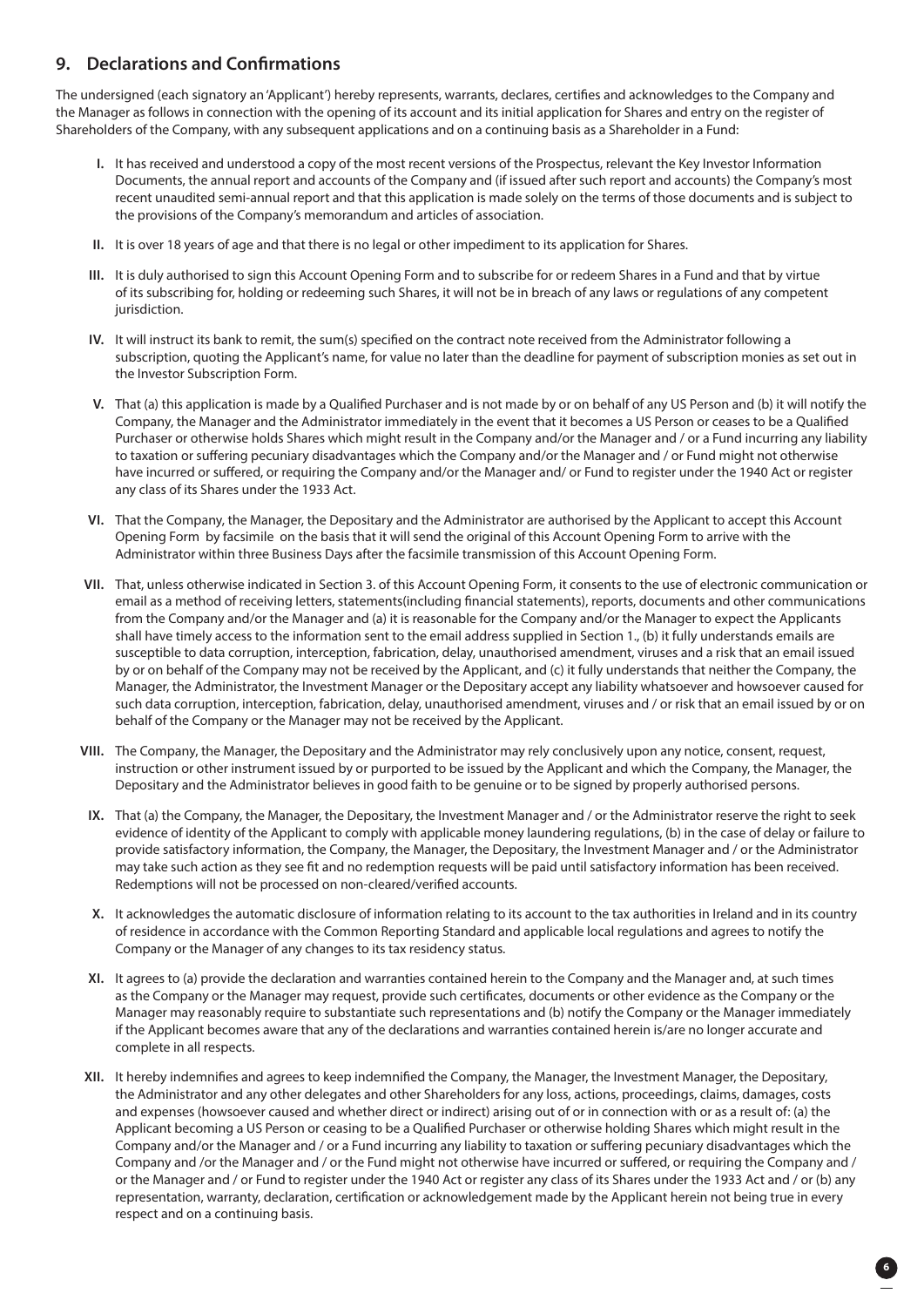- **XIII.** The Company, the Manager, the Investment Manager, the Depositary and the Administrator shall not be liable for any loss, actions, proceedings, claims, damages, costs and expenses (howsoever caused and whether direct or indirect) arising out of or in connection with or as a result of (a) any notice, consent, request, instruction or other instrument issued by or purported to be issued by the Applicant and which the Company, the Manager, the Depositary and the Administrator in the absence of negligence believes in good faith to be genuine or to be signed by properly authorised persons and / or (b) non-processing of this application as a result of the failure of the Applicant to provide such information as is requested by any of the Company, the Manager, the Depositary, the Investment Manager and / or the Administrator or if such information has been provided in incomplete form or if Shares are compulsorily redeemed in such circumstances.
- **XIV.** Fax indemnity: Instructions may initially be sent by fax, the original application form etc. to follow by mail or courier to the above address, advising electronic instructions have already been given. Redemptions will be processed on receipt of fax instructions but redemption proceeds will not be paid out until original documents are received. The Administrator is authorised to act on any fax instructions without verification which it in its sole discretion believes emanates from a Shareholder and it shall not be liable for and will not be liable for any failure in acting on any of the instructions by reason of breakdown, delay or failure of transmission or communication facilities or breakdown of or error in transmission or communication for any other reason.
- **XV.** Each applicant hereby undertakes to immediately send the Administrator the original of the application form, and acknowledges that the non-receipt by the Administrator of such written confirmation shall in no way invalidate the authority or indemnity provided by the Shareholder.
- **XVI.** This Account Opening Form and the terms on which the Applicant(s) hold Shares in a Fund shall be governed by and construed in accordance with the laws of Ireland. The Applicant(s) irrevocably agree that the courts of Ireland are to have exclusive jurisdiction to settle any dispute arising out of or in connection with this application for or holding of Shares in a Fund and, for such purposes, irrevocably submits to the exclusive jurisdiction of such courts.
- **XVII.** It confirms that it has received a copy of Appendix 2 Data Protection Notice and that it has read and fully understands all of the information it contains. To the extent that the information contained in this Account Opening Form, or any other information that it provides to the Company or the Manager in connection with its investment, relates to another identifiable individual on whose behalf it is applying for Shares, it also confirms that it has provided the information contained in Appendix 2 – Data Protection Notice to each such individual as required pursuant to Regulation (EU) 2016/679.
- **XVIII.** The Company, the Manager and the Administrator reserve the right to reject any application in whole or in part which is not completed in full and supported by the documentation requested and cleared monies, or for any other reasons at their sole discretion. Failure to attach all documentation requested may result in a delay in the transaction being processed.
- **XIX.** The Company, the Manager and the Administrator reserve the right to request additional information and documentation, including but not limited to, translations and certifications relating to such additional requests from the applicant(s) and existing investors in compliance with legislation and regulations in force from time to time, or deemed necessary for regulatory or taxation purposes.
- **XX.** Corporate, trustee and joint applications: If more than one person is named in a single application form, all applicants will be considered as joint applicants. As such, they authorise the Company, the Manager and the Administrator to act and rely on the signed or purportedly signed instructions of any one of the applicants without liability with respect to any transfer, payment or other act made or done or omitted to be done in accordance with such instructions. The different joint holders shall determine between them, by separate agreement, the rights of any joint account holder on the account. The Company, the Manager and the Administrator may at any time request each joint account holder to inform it about this determination. Under no circumstances can the knowledge that the Company, the Manager and the Administrator has about the distribution of assets between the account holders of a joint account be used against the Company, the Manager or Administrator in any way. The applicants hereby confirm that upon the dissolution or death of any of the undersigned, this individual signatory power will continue to be in force the Company, the Manager and the Administrator may rely and act without liability on any instruction including the transfer or redemption of the Shares signed by the survivor(s) unless the Company, the Manager or the Administrator has been informed in writing of the contrary. Unless otherwise advised in writing, all notices and communications shall be addressed and all payments directed to the first applicant specified in section 1 of the present application form (the "First Applicant").
- **XXI.** Late trading and market timing: The Administrator shall not permit transactions which it knows to be nor has reason to believe to be related to late trading or market timing practices and shall report those transactions to the Global Distributor, and the Manager and/or the Company.
- **XXII.** Fraudulent use of signature: Neither the Company, the Manager nor the Administrator shall be liable for the fraudulent use by a third party of the applicant's signature, whether this signature be authentic or forged ("Fraudulent Instruction"). Except in the event of gross negligence on their part, the Company, the Manager and/or the Administrator shall not be liable for any damage, loss, expense or liability of any nature which the applicant(s) may suffer due to the reliance by the Company, the Manager and/or the Administrator on a Fraudulent Instruction which the Company, the Manager and/or Administrator believe in good faith to be genuine and to have been given or signed by the applicant(s).

### **Declaration of residence outside the Republic of Ireland**

 *Applicants outside the Republic of Ireland are required by the Irish Revenue Commissioners to make the following declaration, which is in the format authorised by them, in order to receive payment without deduction of tax. It is important to note this declaration, if it is then still correct, shall apply in respect of any subsequent acquisitions of Participating Shares. Non-Resident declarations are subject to inspection by the Irish Revenue Commissioners and it is a criminal offence to make a false declaration. Terms used in this declaration are defined in the Prospectus. If the below declarations cannot be completed, please contact the Administrator immediately to discuss.*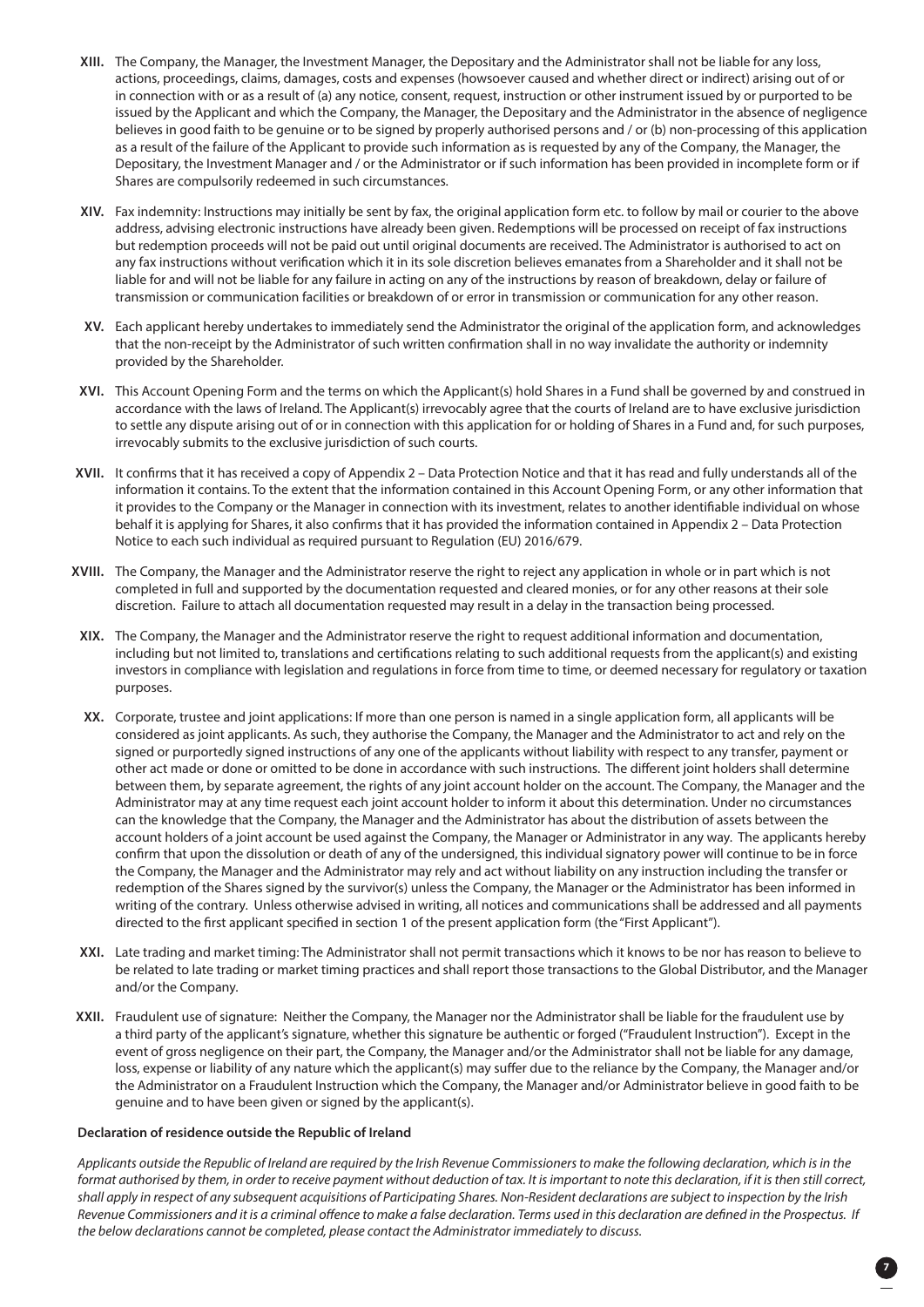### **(a) Declaration on own behalf**

I/We\* declare\* that I am/we are\* applying for Shares on my own/our own behalf/ on behalf of a company\* and that I am/we are/ the company is\* entitled to the Shares in respect of which this declaration is made and that I am/we are/the company is\* not currently resident or ordinarily resident in Ireland and should I/We/the company\* become resident in Ireland, I/we will\* so inform you, in writing accordingly.

\*Delete as appropriate

#### **(b) Declaration as Intermediary**

I/We declare that\* I am/We are\* applying for Shares on behalf of persons who are beneficially entitled to the Shares and who to the best of my/our\* knowledge and belief, are neither resident nor ordinarily resident in Ireland. I/we also declare\* that unless I/we\* specifically notify you to the contrary at the time of application, all applications for Shares made by me/us\* from the date of this application will be made on behalf of such persons, and I/we\* will inform you in writing, if I/we\* become aware that any person, on whose behalf I/we\* hold Shares, becomes resident in Ireland.

\*Delete/strikethrough as appropriate

#### **Signature(s) of Applicant(s) –**

If there is more than one Applicant, each person must sign. If the Applicant is a company, it must be signed by the company secretary or another authorised officer and evidence of such authority must be submitted.

| <b>First Applicant</b> |                                                   |          | <b>Second Applicant</b> |                                                                                 |  |
|------------------------|---------------------------------------------------|----------|-------------------------|---------------------------------------------------------------------------------|--|
| Date:                  | $\sqrt{ }$                                        | $\prime$ |                         |                                                                                 |  |
| Or if a company:       |                                                   |          |                         |                                                                                 |  |
| Signatory:             | <u> 1989 - Johann Barn, mars et al. (b. 1989)</u> |          | Signatory:              | the contract of the contract of the contract of the contract of the contract of |  |
| <b>Print Name:</b>     |                                                   |          | <b>Print Name:</b>      |                                                                                 |  |
| Title:                 |                                                   |          | Title:                  |                                                                                 |  |
| Date:                  |                                                   |          | Date:                   |                                                                                 |  |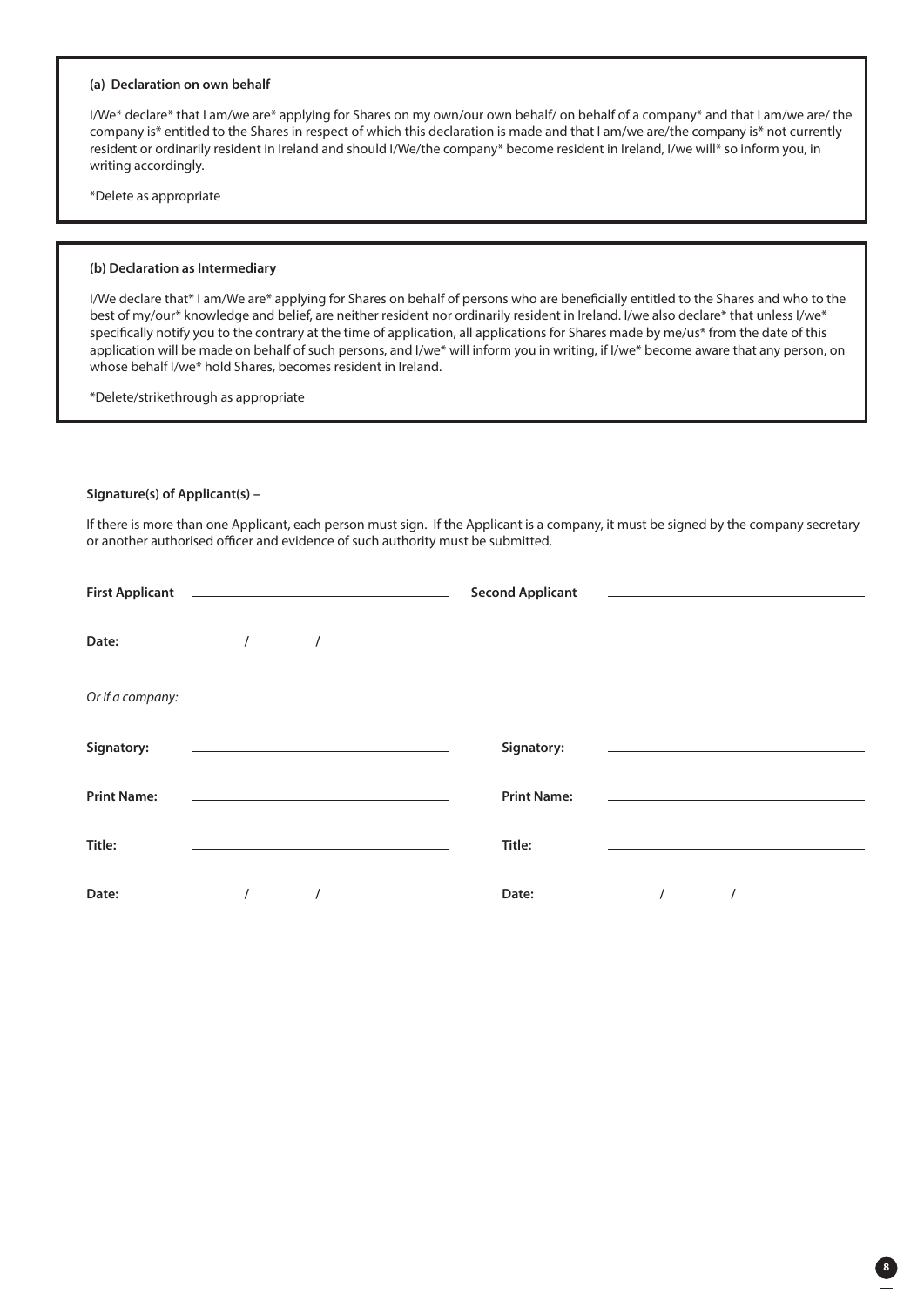### **Notes for assistance in completion:**

Please complete all relevant sections as directed. Please note failure to fully complete this information may lead to delays in account opening

 Failure to provide requested information & documentation at any stage may lead to the discontinuation of business relationship. This means that your account will be blocked for all activity (all transactions) and your account will be marked as "discontinued" until such time as documentation is forthcoming

### **I - INDIVIDUAL OR JOINT ACCOUNT**

| Account Holder 1      |                                              | <b>Account Holder 2</b> |                                              |
|-----------------------|----------------------------------------------|-------------------------|----------------------------------------------|
| Occupation:           |                                              | Occupation:             |                                              |
| <b>Business Area:</b> |                                              | <b>Business Area:</b>   |                                              |
|                       | Bar/Night-clubs/Restaurants/Hotels           |                         | Bar/Night-clubs/Restaurants/Hotels           |
|                       | <b>Brokers</b>                               |                         | <b>Brokers</b>                               |
|                       | Car parks                                    |                         | Car parks                                    |
|                       | Casinos/Gambling                             |                         | Casinos/Gambling                             |
|                       | Casinos/Games/Entertainment parks            |                         | Casinos/Games/Entertainment parks            |
|                       | Check cashers                                |                         | Check cashers                                |
|                       | Commerce of alcohol and cigarettes           |                         | Commerce of alcohol and cigarettes           |
|                       | Commerce of arms/Weapons and munitions       |                         | Commerce of arms/Weapons and munitions       |
|                       | Commerce of art works                        |                         | Commerce of art works                        |
|                       | Commerce of boats and planes                 |                         | Commerce of boats and planes                 |
|                       | Commerce of luxury cars                      |                         | Commerce of luxury cars                      |
|                       | Commerce of luxury goods (jewellery/horses/) |                         | Commerce of luxury goods (jewellery/horses/) |
|                       | Commerce of minerals                         |                         | Commerce of minerals                         |
|                       | Convenience store                            |                         | Convenience store                            |
|                       | Hotels/Restaurants/Cafes                     |                         | Hotels/Restaurants/Cafes                     |
|                       | Import-Export                                |                         | Import-Export                                |
|                       | Money transmitters and currency change       |                         | Money transmitters and currency change       |
|                       | Nuclear                                      |                         | Nuclear                                      |
|                       | On-line business                             |                         | On-line business                             |
|                       | Precious metals/Gold/Jewellery               |                         | Precious metals/Gold/Jewellery               |
|                       | Real estate                                  |                         | Real estate                                  |
|                       | Sale by distance                             |                         | Sale by distance                             |
|                       | Taxi                                         |                         | Taxi                                         |
|                       | Travel agencies                              |                         | Travel agencies                              |
|                       | Travel/Tourism                               |                         | Travel/Tourism                               |
|                       | Other: please specify below                  |                         | Other: please specify below                  |
|                       |                                              |                         |                                              |

Employer/ business name if self-employed:

### Nationality –

*please provide details of any dual citizenship held or previously held:* 

Employer/ business name if self-employed:

Nationality –

*please provide details of any dual citizenship held or previously held:*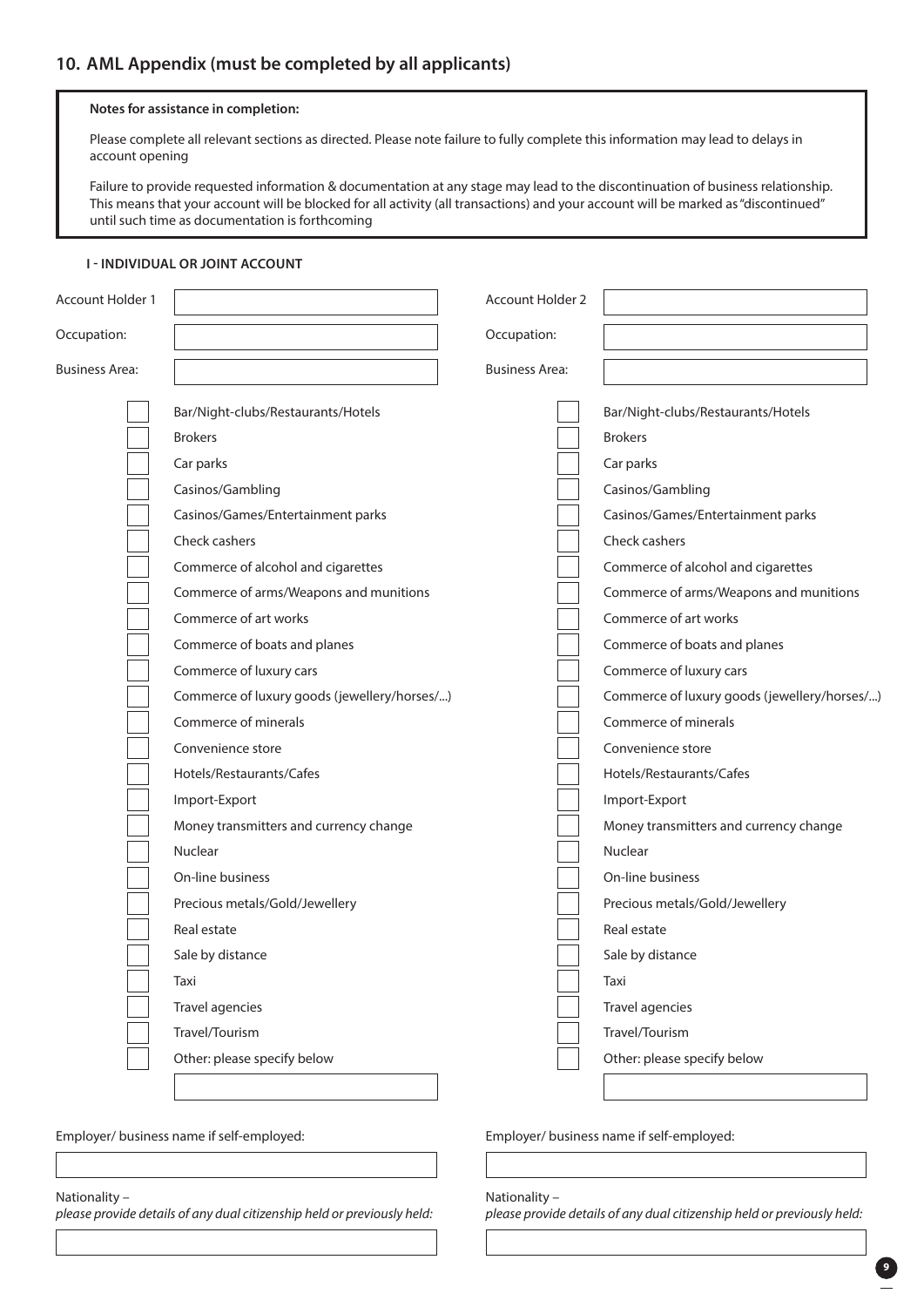### **II - CORPORATE INVESTOR INFORMATION (Including Financial Institutions)**

| <b>Brokers</b><br>Bank<br>Nominee<br>Corporate<br>Pension Fund<br><b>Business activity:</b><br><b>III - TYPE OF INVESTMENT</b>                          | Investment/Mutual Fund<br><b>Other Financial Institution</b><br>Foundation/Association<br>Government entity<br>Trust       | Partnership<br>Insurance Company<br>Other (please specify):                                                                        |  |  |  |
|---------------------------------------------------------------------------------------------------------------------------------------------------------|----------------------------------------------------------------------------------------------------------------------------|------------------------------------------------------------------------------------------------------------------------------------|--|--|--|
| I/we confirm that the investment into the Fund:                                                                                                         |                                                                                                                            |                                                                                                                                    |  |  |  |
| Is made on my/our own behalf and is not in favour of a third party                                                                                      |                                                                                                                            |                                                                                                                                    |  |  |  |
| If ticked, please proceed to section IV                                                                                                                 |                                                                                                                            |                                                                                                                                    |  |  |  |
| Is made on behalf of third party and that the account will reflect:<br>A Segregated Account (a specific account for a single underlying third party)    | designation that makes reference to a region, product or multiple specific customers)                                      | A Pooled Account (reflecting a pool of underlying clients typically with a generic designation such as "Clients account" or with a |  |  |  |
| In such case, please select either one option below:                                                                                                    |                                                                                                                            |                                                                                                                                    |  |  |  |
| The designation of the account will refer to the underlying client name                                                                                 |                                                                                                                            |                                                                                                                                    |  |  |  |
| which do not allow an external party to identify the underlying client)                                                                                 | The designation of the account is coded (the designation contains an internal reference, numbers or combination of letters |                                                                                                                                    |  |  |  |
| Please indicate whether the account is used to transact "advised" or "execution-only" business.                                                         |                                                                                                                            |                                                                                                                                    |  |  |  |
| <b>Advised business</b>                                                                                                                                 | Execution-only business                                                                                                    |                                                                                                                                    |  |  |  |
|                                                                                                                                                         |                                                                                                                            |                                                                                                                                    |  |  |  |
| IV - EXPECTED VOLUMES & FREQUENCY (Banks/Nominees Do Not Need To Complete)                                                                              |                                                                                                                            |                                                                                                                                    |  |  |  |
| Please complete the below section with your expectations in terms of investment in the fund.                                                            |                                                                                                                            |                                                                                                                                    |  |  |  |
| The expected volumes and frequency provided will not form any kind of commitment from the account holder, the beneficial<br>owners or the intermediary. |                                                                                                                            |                                                                                                                                    |  |  |  |
| <b>Expected Frequency Of Trading</b><br>Please tick the anticipated frequency                                                                           |                                                                                                                            |                                                                                                                                    |  |  |  |
| Single transaction<br>Weekly                                                                                                                            | Quarterly                                                                                                                  | Annual                                                                                                                             |  |  |  |
| Monthly<br>Daily                                                                                                                                        | Semi-annual                                                                                                                | Ad-hoc                                                                                                                             |  |  |  |
| <b>Expected Investment Amount</b>                                                                                                                       |                                                                                                                            |                                                                                                                                    |  |  |  |
| Individuals                                                                                                                                             | <b>Expected Total Investment</b><br><b>EUR</b>                                                                             |                                                                                                                                    |  |  |  |
| Insurance Companies,<br>Pension Funds, Investment Funds,<br><b>Listed Companies</b>                                                                     | <b>Expected Total Investment</b><br><b>EUR</b>                                                                             |                                                                                                                                    |  |  |  |
| Other types of investors                                                                                                                                | <b>Expected Total Investment</b><br><b>EUR</b>                                                                             |                                                                                                                                    |  |  |  |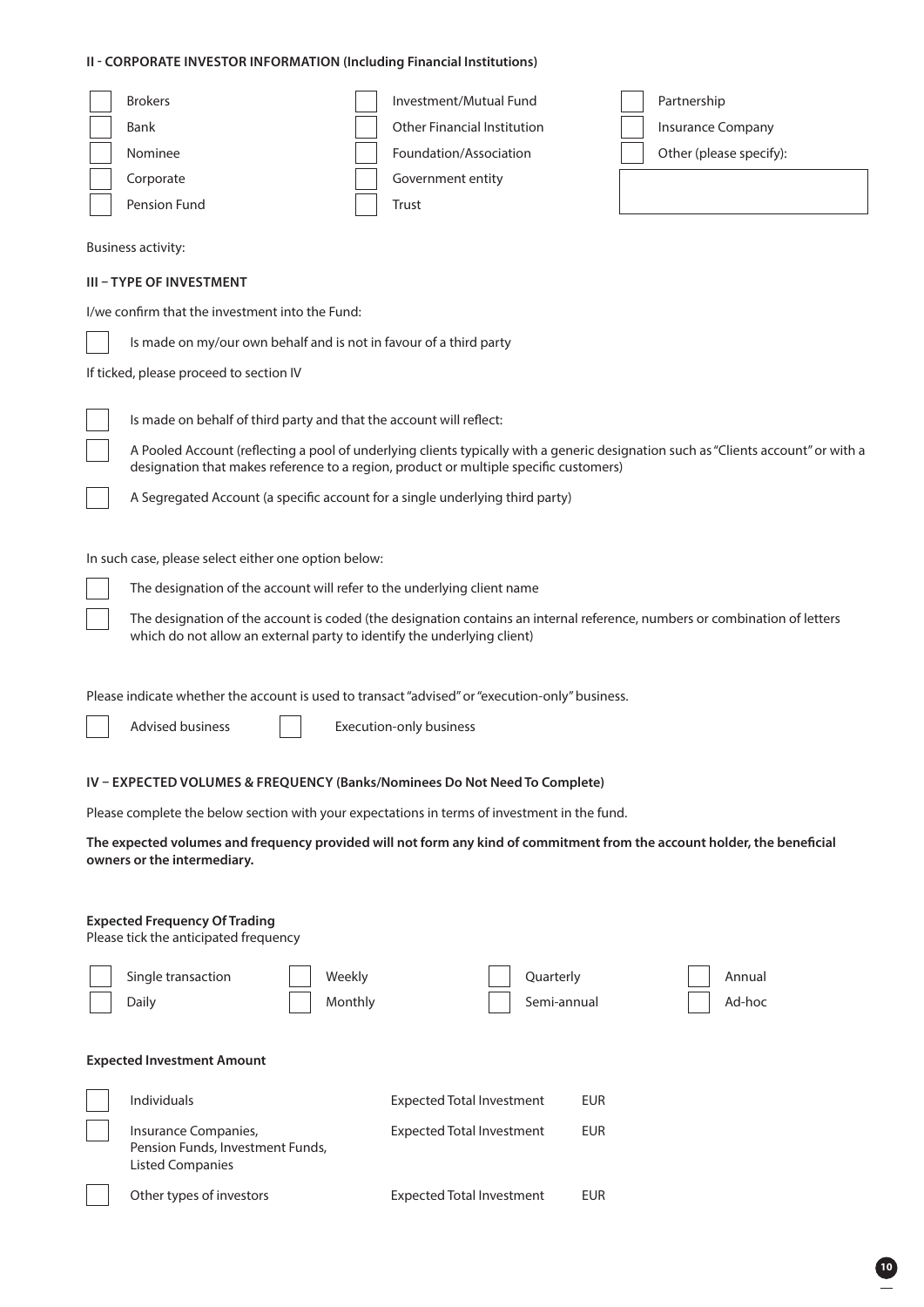### **Expected Frequency Of Trading**

Please tick the anticipated frequency.

| Single transaction<br>Weekly                                                                                                                                                                                                                                                                                                                                                               | Quarterly                       | Annual                                               |
|--------------------------------------------------------------------------------------------------------------------------------------------------------------------------------------------------------------------------------------------------------------------------------------------------------------------------------------------------------------------------------------------|---------------------------------|------------------------------------------------------|
| Daily<br>Monthly                                                                                                                                                                                                                                                                                                                                                                           | Semi-annual                     | Ad-hoc                                               |
| V – MIFID CATEGORISATION<br>Please indicate the MIFID category under which you deal with the underlying investor(s) for this account. Please note that if you fail to                                                                                                                                                                                                                      |                                 |                                                      |
| indicate the category, the underlying investor(s) will be classified as Retail Client.                                                                                                                                                                                                                                                                                                     |                                 |                                                      |
| <b>Retail Client</b><br><b>Professional Client</b>                                                                                                                                                                                                                                                                                                                                         | <b>Eligible Counterparty</b>    |                                                      |
| VI - ULTIMATE ECONOMIC BENEFICIARY - APPLIES TO ALL INVESTOR TYPES EXCLUDING INDIVIDUAL INVESTORS                                                                                                                                                                                                                                                                                          |                                 |                                                      |
| Please indicate the MIFID category under which you deal with the underlying investor(s) for this account. Please note that if you fail to<br>indicate the category, the underlying investor(s) will be classified as Retail Client.                                                                                                                                                        |                                 |                                                      |
| VI.I - ULTIMATE ECONOMIC BENEFICIARY INFORMATION:                                                                                                                                                                                                                                                                                                                                          |                                 |                                                      |
| An ultimate economic beneficiary is the final beneficiary of the investment and who owns - directly or indirectly - more than 25% of<br>the value of the shares subscribed. Please note for Trusts it includes all Trustees, beneficiaries, settlor and protector where applicable.                                                                                                        |                                 |                                                      |
| In case of indirect ownership, please provide details of the beneficiary layers and we will advise what additional<br>Important:<br>information is required<br>Please provide the information if any of the account holder or the ultimate economic beneficiary(ies) is/are either:<br>A person holding a legislative, administrative or judicial<br>office, whether appointed or elected: | with the above persons          | A person or company manifestly close to or connected |
| A person exercising a public function, including for a<br>public agency or public enterprise:                                                                                                                                                                                                                                                                                              | If applicable, please describe: |                                                      |
| An official or agent of a public international<br>organisation                                                                                                                                                                                                                                                                                                                             |                                 |                                                      |
| Signature of the ultimate economic beneficiary                                                                                                                                                                                                                                                                                                                                             | Date and place of signature     |                                                      |
|                                                                                                                                                                                                                                                                                                                                                                                            |                                 |                                                      |
|                                                                                                                                                                                                                                                                                                                                                                                            |                                 |                                                      |
|                                                                                                                                                                                                                                                                                                                                                                                            |                                 |                                                      |
|                                                                                                                                                                                                                                                                                                                                                                                            |                                 |                                                      |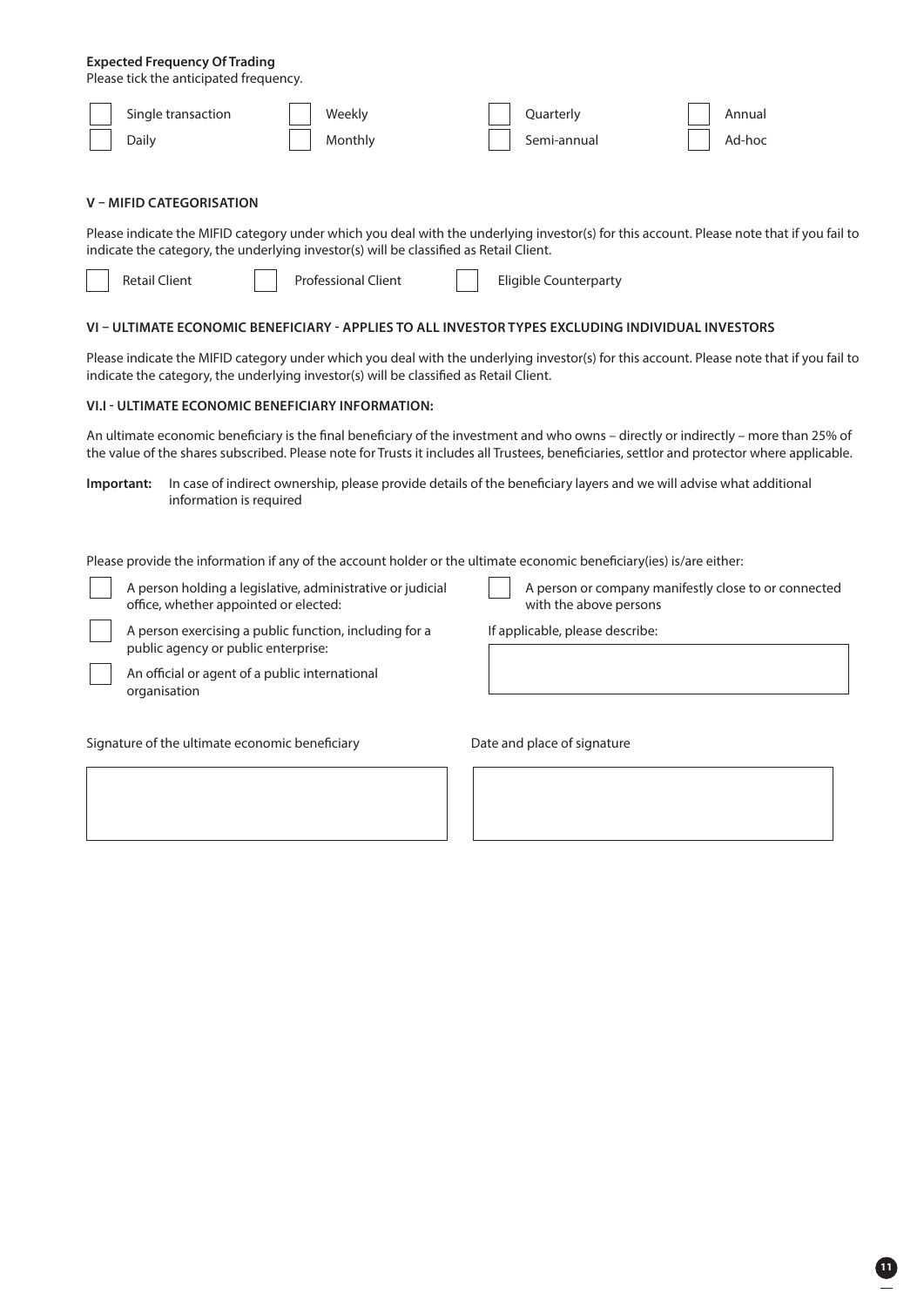### **VII – ECONOMIC ORIGIN OF THE MONIES INVESTED**

### **VII.I - WHERE INVESTING IN OWN NAME AND ON OWN BEHALF:**

The Account Holder Declares That The Origin Of The Funds Used For Subscription Is Coming From: (Please Tick The Right Choice)

Please indicate the MIFID category under which you deal with the underlying investor(s) for this account. Please note that if you fail to indicate the category, the underlying investor(s) will be classified as Retail Client.

| Inheritance (please provide some details)                          |
|--------------------------------------------------------------------|
| Sale of real estate (please provide some details)                  |
| Redemption from other investments (please provide<br>some details) |
| Savings on salary                                                  |
| Treasury investment (Corporate)                                    |
| Other (please describe)                                            |

Details:

Signature of the account holder

Main country of origin of the funds invested:

Signature of the account holder 2

### **VII.II WHERE INVESTING IN OWN NAME BUT ON BEHALF OF THIRD PARTY:**

The Account Holder declares that the origin of the funds used for subscription is coming from: (please tick the right choice)

Retail Customers

Institutional Customers

Other (please describe)

Main country of origin of Client base:

Signature of the account holder

Details:

Signature of the account holder 2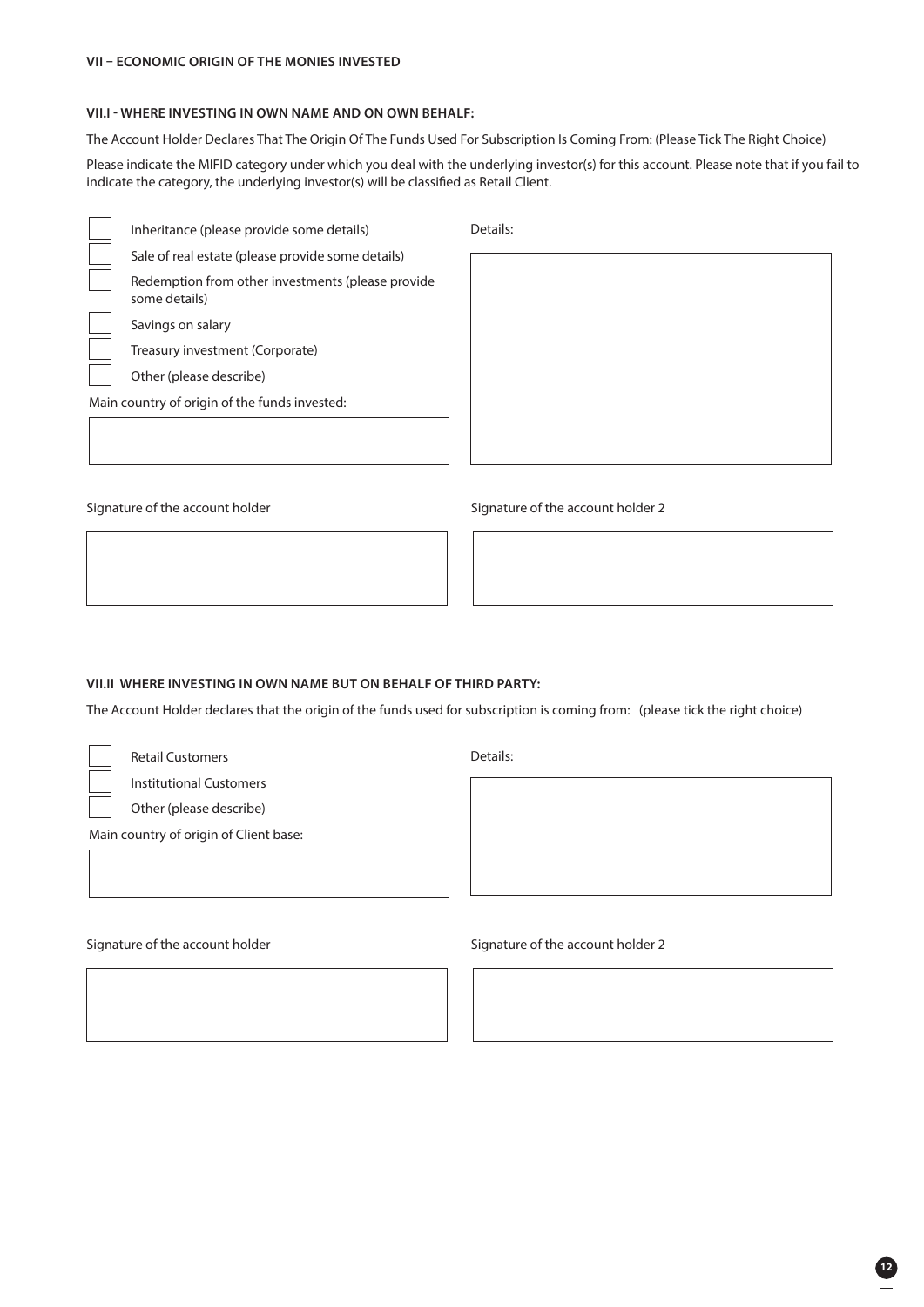### **VIII - ULTIMATE ECONOMIC BENEFICIARY DETAILS:**

| <b>MR</b>                              | MR<br><b>MR</b>                                                                                                                                                      |                                                            |           |                         |
|----------------------------------------|----------------------------------------------------------------------------------------------------------------------------------------------------------------------|------------------------------------------------------------|-----------|-------------------------|
| Surname(s)                             |                                                                                                                                                                      | Passport                                                   | ID Number | (tick the right choice) |
| First Name:                            |                                                                                                                                                                      |                                                            |           |                         |
| Date of birth<br>(DD/MM/YYYY)          |                                                                                                                                                                      | <b>Issuing Country:</b>                                    |           |                         |
| Place & Country<br>of birth            |                                                                                                                                                                      | <b>Expiration Date</b><br>(DD/MM/YYYY)                     |           |                         |
| Occupation and<br>area of activity:    |                                                                                                                                                                      | Double Nationality:                                        | Never     | Renounced               |
| Nationality:                           |                                                                                                                                                                      | Yes, which?                                                |           |                         |
| Registered Address*                    |                                                                                                                                                                      |                                                            |           |                         |
| <b>Street Number:</b>                  |                                                                                                                                                                      | Post Code:                                                 |           |                         |
| Town/Village:                          |                                                                                                                                                                      | Country:                                                   |           |                         |
| <b>Street Number:</b><br>Town/Village: | Mailing Address if different from above                                                                                                                              | Post Code:<br>Country:                                     |           |                         |
| Telephone:                             |                                                                                                                                                                      | E-Mail:                                                    |           |                         |
| Fax                                    |                                                                                                                                                                      | Mobile-Phone:                                              |           |                         |
|                                        | * P.O. Box and "in care of" addresses are not valid registered address. These are acceptable for mailing purposes.<br>Signature of the ultimate economic beneficiary | Date and place of signature                                |           |                         |
|                                        | Inheritance (please provide some details)<br>Sale of real estate (please provide some details)<br>Redemption from other investments<br>(please provide some details) | Treasury investment (Corporate)<br>Other (please describe) |           |                         |

Savings on salary

Main country of origin of the funds invested:

Signature of the account holder

Signature of the account holder 2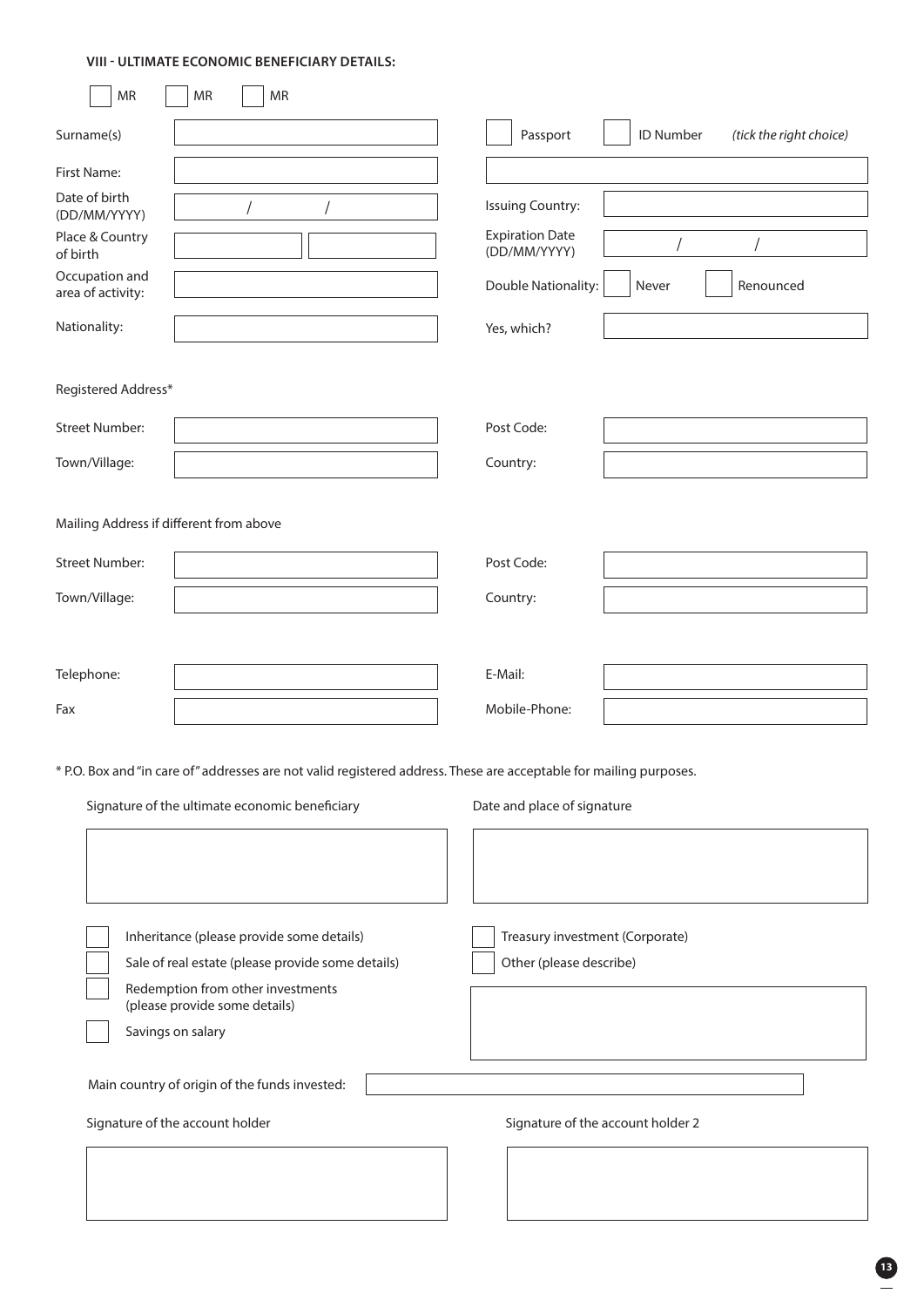### **11. Documentation Requirements**

Documentation must be in English or an English translation provided. Questions regarding requirements can be addressed to the following persons as **the below list per entity is not an exhaustive one:** Dublin\_TA\_Customer\_Support@rbc.com / Tel: + 353 1 4406 555.

### **Application Documentation – Required for all initial subscriptions**

- Original signed and fully completed Account Opening Form (including Declaration of Residence outside the Republic of Ireland which is located at Section 8 xvi)
- Self-certification form required under FATCA and CRS (the "self-certification form")
- Note the original version of the Account Opening Form must be sent to the Registrar within 3 business days of your account being opened

### **Individual or Joint Account**

- Copy of photo ID for each account holder
- Copy of Proof of address for each account holder- should include bank statement showing account where subscription monies will be sent from

### **Credit and Financial Institution/Bank (proprietary money)**

- Copy of authorised signatory list
- Recent and up-to-date extract from the companies register (or equivalent supporting document) (copy or extract from accepted website); the following information shall be gathered from this document:
	- a. exact and complete company name/ denomination
	- b. legal form
	- c. address
	- d. directors

#### **Credit and Financial Institution/Bank (underlying client monies)**

- Copy of authorised signatory list
- AML Comfort letter (template available upon request from RBC) if regulated in an EEA country. If not regulated in EEA, country requirements will be provided upon review of the application
- Recent and up-to-date extract from the companies register (or equivalent supporting document) (copy or extract from accepted website); the following information shall be gathered from this document:
	- a. exact and complete company name/ denomination
	- b. legal form
	- c. address
	- d. directors

### **Nominee (subsidiary) of regulated financial institution/bank**

- Copy of authorised signatory list
- Nominee AML Comfort letter (template available upon request from RBC) if regulated in an EEA country. If not regulated in EEA, country requirements will be provided upon review of the application
- Recent and up-to-date extract from the companies register (or equivalent supporting document) (copy or extract from accepted website); the following information shall be gathered from this document:

**14**

- a. exact and complete company name/ denomination
- b. legal form
- c. address
- d. directors

#### **Trust**

- Copy of Trust deed & List of trustees (if not contained in Trust deed)
- Copy of authorised signatory list
- Copy of ID and 1 x proof of address for all trustees
- Copy of ID and 1 x proof of address for all settlors
- Copy of ID and 1 x proof of address for all Protectors
- Copy of ID & proof of address for all other beneficiaries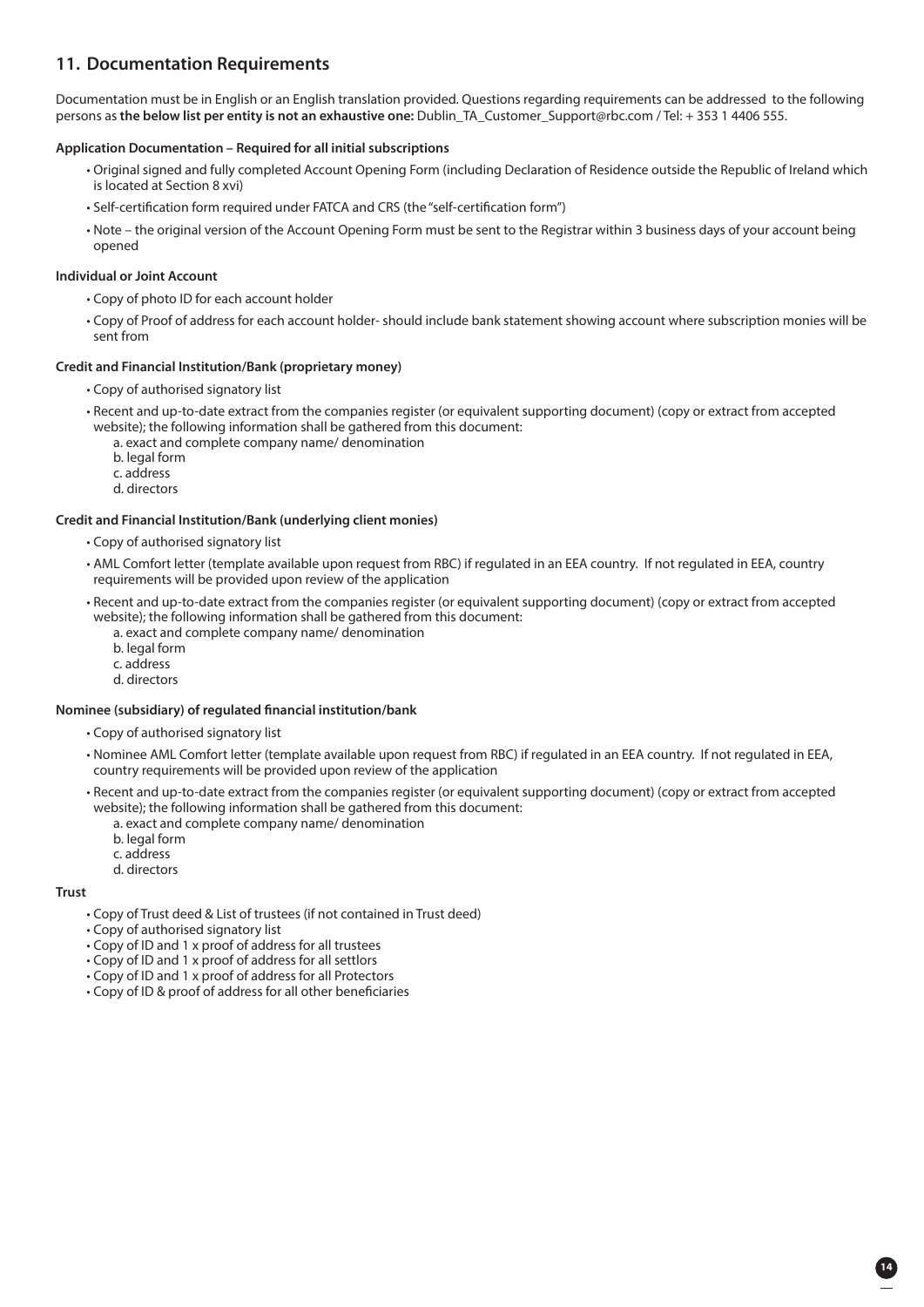### **Corporate (private)**

- Copy of authorised signatory list
- Recent and up-to-date extract from the companies register (or equivalent supporting document) (copy or extract from accepted website); the following information shall be gathered from this document:
	- a. exact and complete company name/ denomination b. legal form
		- c. address
		- d. directors
- Copy of certificate of Incorporation/ proof of business formation / registration or equivalent
- Copy of Memorandum and articles of association
- Copy of Directors/ Board members register
- Copy of share register
- Copy of ID and 1 x proof of address for 2 x Directors or 1 Director and 1 authorised signatory
- Copy of ID and 1 x proof of address for shareholders
- Copy of bank statement in name of Corporation where subscription monies are being sent from

### **Corporate (commercial)**

- Copy of authorised signatory list
- Recent and up-to-date extract from the companies register (or equivalent supporting document) (copy or extract from accepted website); the following information shall be gathered from this document:
	- a. exact and complete company name/ denomination
	- b. legal form
	- c. address
	- d. directors
- Copy of constitutive document
- Copy of most recent audited financial report
- Copy of share register
- Copy of ID and 1 x proof of address for 2 x Directors or 1 Director and 1 authorised signatory
- Copy of ID and 1 x proof of address for shareholders
- Copy of bank statement in name of Corporation where subscription monies are being sent from

### **Foundation/Association**

- Copy of authorised signatory list
- Recent and up-to-date extract from the companies register (or equivalent supporting document) (copy or extract from accepted website); the following information shall be gathered from this document:
	- a. exact and complete company name/ denomination
		- b. legal form
		- c. address
	- d. directors
- Copy of constitutive document
- Copy of most recent audited financial report
- Copy of controllers register
- Certified True Copy of ID and 1 x proof of address for all controllers
- Confirmation of Not for Profit Status (usually contained in constitutive document)
- Copy of bank statement in name of Corporation where subscription monies are being sent from

\* Please note documents provided for proof of ID and proof of address for individuals must be two separate documents

### **12. The jurisdictions in which the sub-funds listed in Section 6 Subscription Amount are registered or notified for marketing are as follows:**

**15**

*(as at October 2020)*

**Ireland**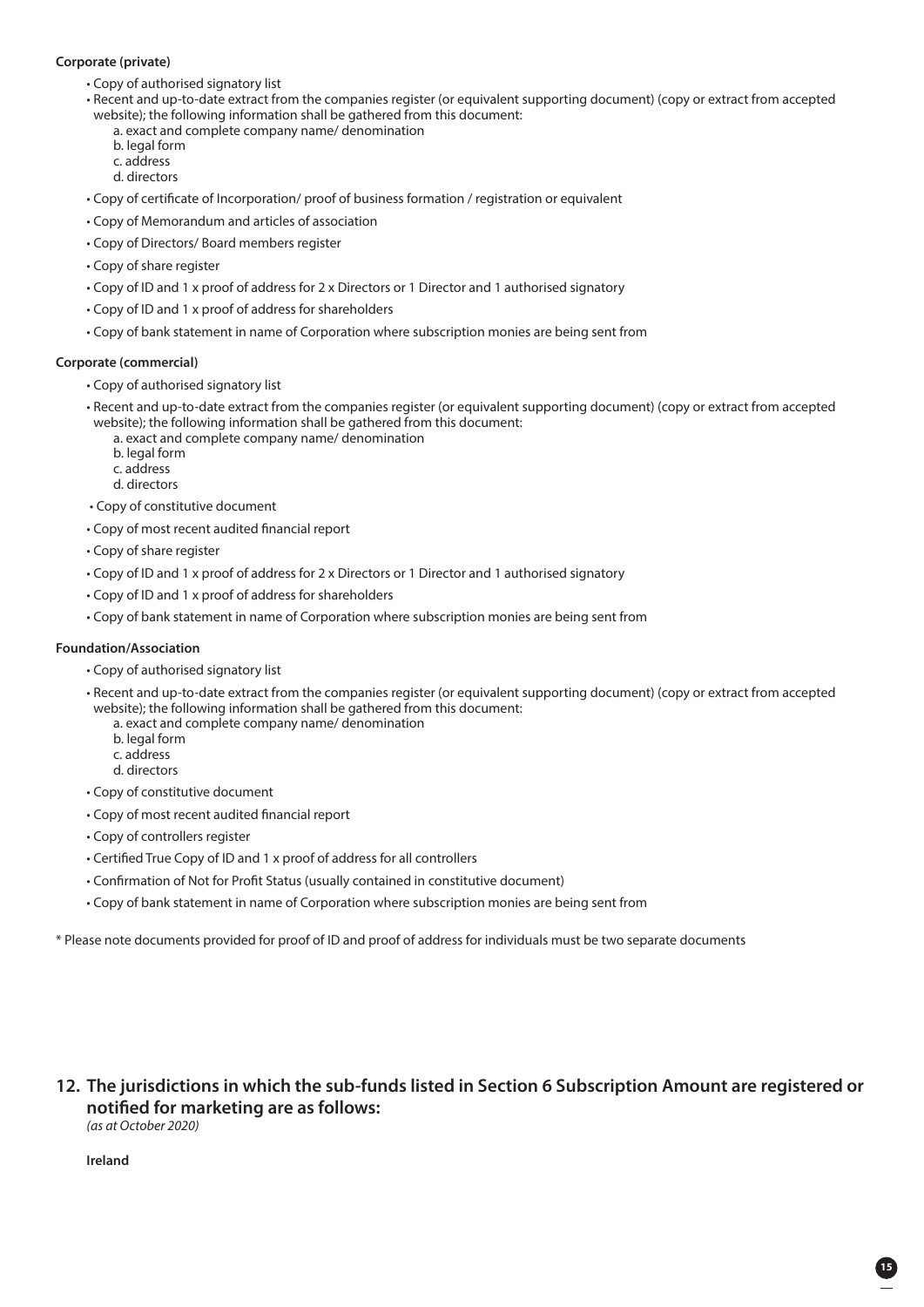### **13. Common Reporting Standard**

The CRS is a new, single global standard on Automatic Exchange of Information ("AEOI"). It was approved by the OECD in February 2014 and draws on earlier work of the OECD and the EU, global anti-money laundering standards and, in particular, the Model FATCA Intergovernmental Agreement. Under the CRS, participating jurisdictions will be required to exchange certain information held by financial institutions regarding their non-resident investors. The CRS became effective on 1 January 2016. Financial information to be exchanged includes information such as account balances, interest and dividend income and sales proceeds from financial assets.

In this regard, the Fund is obliged to establish the identity and residence of non-Irish resident investors and therefore, please complete the Entity or Individual Self-Certification form included in the Appendices. Please note that the above-mentioned financial information in respect of all non-Irish resident investors along with their tax identification information will be reported to the Irish Revenue. The Irish Revenue may exchange this information with other Tax Authorities.

For further information on the CRS please refer to the Irish Revenue website at http://www.revenue.ie/en/business/aeoi/index.html or the following link to the OECD CRS Information Portal at http://www.oecd.org/tax/automatic-exchange/

### **Individual (including Controlling Persons) Self-Certification for FATCA and CRS**

### **Instructions for completion**

*We are obliged under Section 891E, Section 891F and Section 891G of the Taxes Consolidation Act 1997 (as amended) and regulations made pursuant to those sections to collect certain information about each account holder's tax arrangements. Please complete the sections below as directed and provide any additional information that is requested. Please note that by completing this form you are providing personal information which may constitute personal data within the meaning of the General Data Protection Regulation (697/2016/EU) (the "GDPR") and applicable Irish data protection legislation (currently the Irish Data Protection Acts 1988 to 2018. Please note that in in certain circumstances we may be legally obliged to share this information, and other financial information with respect to an account holder's*  interests in the Fund, with the Irish tax authorities, the Revenue Commissioners. They may in turn exchange this information, and other *financial information with foreign tax authorities, including tax authorities outside the EU.*

 If you have any questions about this form or defining the account holder's tax residency status, please speak to a tax adviser or local tax authority.

 For further information and guidance on FATCA or CRS please refer to the Irish Revenue or OECD websites at: *http://www.revenue.ie/en/business/aeoi/index.html http://www.oecd.org/tax/automatic-exchange/common-reporting-standard* in the case of CRS only.

 *If any of the information below about the account holder's tax residence or FATCA/CRS classification changes in the future, please advise of these changes promptly.*

*Please note that where there are joint account holders each account holder is required to complete a separate Self-Certification form.*

### **Section 1, 2, 3 and 5 must be completed by all Account holders or Controlling Persons.**

**Section 4 should only be completed by any individual who is a Controlling Person of an entity account holder which is a Passive Non-Financial Entity, or a Controlling Person of an Investment Entity located in a Non-Participating Jurisdiction and managed by another Financial Institution.**

**(Mandatory fields are marked with an \*)**

### **\*SECTION 1: ACCOUNT HOLDER/CONTROLLING PERSON IDENTIFICATION**

| *Account Holder / Controlling Person Name  |            |  |  |  |
|--------------------------------------------|------------|--|--|--|
| *Current Residential Address:              |            |  |  |  |
| Number:<br>Street:                         | Country:   |  |  |  |
| City, Town, State, Province or County:     | Post Code: |  |  |  |
| Mailing Address if different from above    |            |  |  |  |
| Number:<br>Street:                         | Country:   |  |  |  |
| City, Town, State, Province or County:     | Post Code: |  |  |  |
| *Place and Date Of Birth                   |            |  |  |  |
| *Town or City of Birth:<br>*Date of Birth: |            |  |  |  |
| *Country of Birth:                         |            |  |  |  |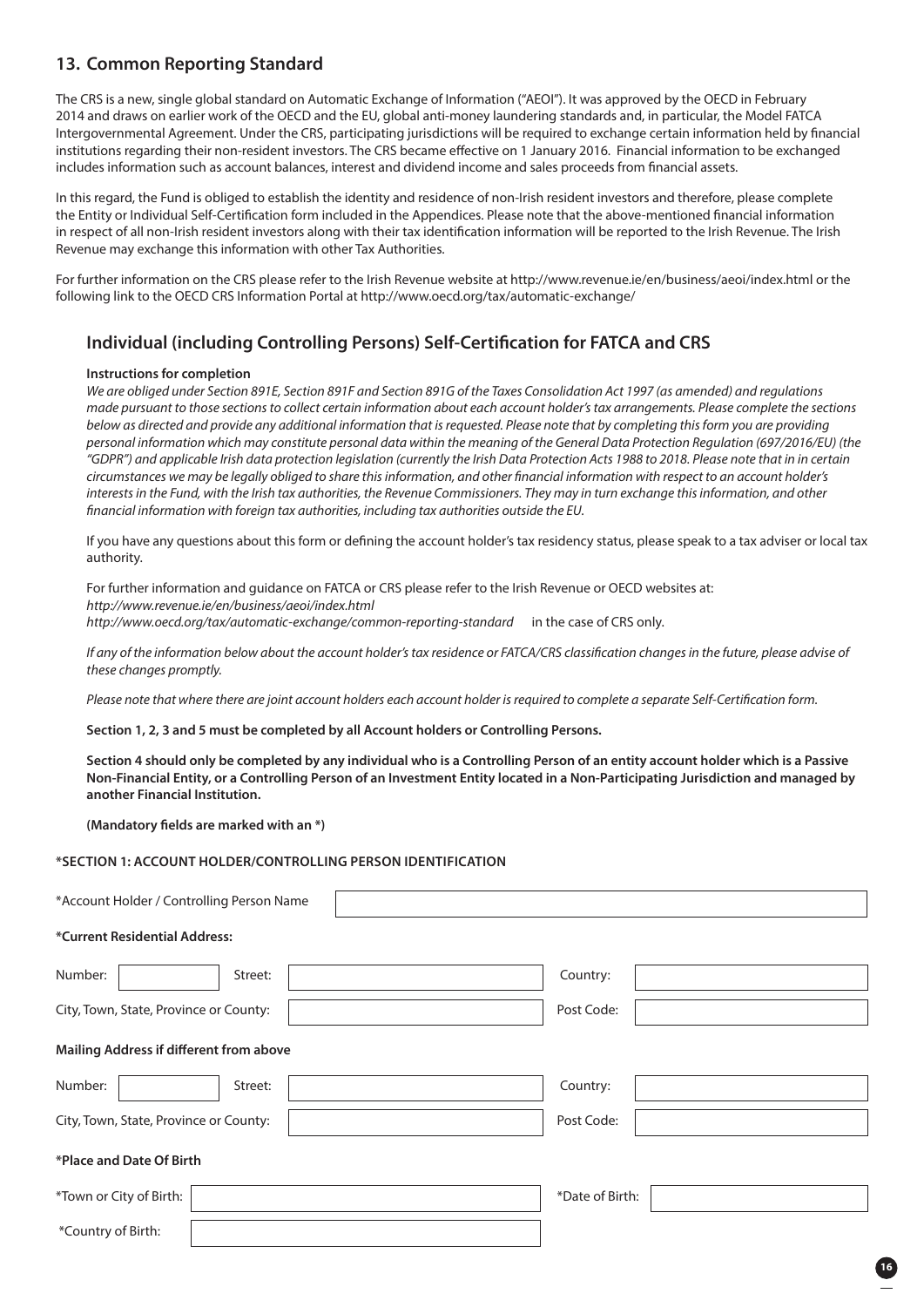### **\* SECTION 2: FATCA DECLARATION OF U.S. CITIZENSHIP OR U.S. RESIDENCE FOR TAX PURPOSES:**

Please tick either (a) or (b) and complete as appropriate.

 **(a)** I confirm that I am a U.S. citizen and/or resident in the U.S. for tax purposes and my U.S. federal taxpayer identifying number (U.S. TIN) is as follows:

**(b)**  $\vert$  I confirm that I am not a U.S. citizen or resident in the U.S. for tax purposes.

### **\* SECTION 3: COMMON REPORTING STANDARD (CRS) DECLARATION OF TAX RESIDENCY/RESIDENCIES**

### *(please confirm all Tax Residencies)*

 Please indicate your country of tax residence (if resident in more than one country please detail all countries of tax residence and associated tax identification numbers ("TINs")). For further guidance on Tax Residence and TINs, please refer to the OECD CRS Information Portal

http://www.oecd.org/tax/automatic-exchange/crs-implementation-and-assistance/tax-identification-numbers/#d.en.347759

**NOTE:** Under the Irish legislation implementing the CRS, provision of a Tax ID number (TIN) is required to be provided unless:

**a)** You are tax resident in a Jurisdiction that does not issue a (TIN),

or,

**b)** You are tax resident in a non-reportable Jurisdiction (i.e. Ireland or the USA)

| <b>Country of Tax Residency</b> | Tax ID Number | $\infty$ of TIN unavailable Select (A, B or C)<br>and check box below |
|---------------------------------|---------------|-----------------------------------------------------------------------|
|                                 |               |                                                                       |
|                                 |               |                                                                       |
|                                 |               |                                                                       |

**∞ If a TIN is unavailable,** please provide the appropriate reason **A, B or C where indicated below:**

**Reason A -** The country/jurisdiction where the Account Holder is resident does not issue TINs or TIN equivalents to its residents

 **Reason B -** No TIN is required. (Note: Only select this reason if the domestic law of the relevant country/jurisdiction does not require the collection of the TIN issued by such country/jurisdiction)

 **Reason C -** The Account Holder is otherwise unable to obtain a TIN (Please explain why you are unable to obtain a TIN if you selected **Reason C)**

### **SECTION 4 – TYPE OF CONTROLLING PERSON**

(ONLY to be completed by an individual who is a Controlling Person of an entity which is a Passive NonFinancial Entity or an Investment Entity located in a Non-Participating Jurisdiction and managed by another Financial Institution)

For Joint or multiple Controlling Persons please use a separate Self-Certification form for each Controlling Person.

| Please Confirm the type of Controlling Person applicable under CRS that applies<br>to you/the Account holder by ticking the appropriate box | <b>Please Tick</b> | <b>Entity Name</b> |
|---------------------------------------------------------------------------------------------------------------------------------------------|--------------------|--------------------|
| Controlling Person of a legal person – control by ownership                                                                                 |                    |                    |
| Controlling Person of a legal person – control by other means                                                                               |                    |                    |
| Controlling Person of a legal person – senior managing official                                                                             |                    |                    |
| Controlling Person of a trust - settlor                                                                                                     |                    |                    |
| Controlling Person of a trust - trustee                                                                                                     |                    |                    |
| Controlling Person of a trust – protector                                                                                                   |                    |                    |
| Controlling Person of a trust - beneficiary                                                                                                 |                    |                    |
| Controlling Person of a trust – other                                                                                                       |                    |                    |
| Controlling Person of a legal arrangement (non-trust) – settlor-equivalent                                                                  |                    |                    |
| Controlling Person of a legal arrangement (non-trust) – trustee-equivalent                                                                  |                    |                    |
| Controlling Person of a legal arrangement (non-trust) – protector-equivalent                                                                |                    |                    |
| Controlling Person of a legal arrangement (non-trust) – beneficiary-equivalent                                                              |                    |                    |
| Controlling Person of a legal arrangement (non-trust) – other-equivalent                                                                    |                    |                    |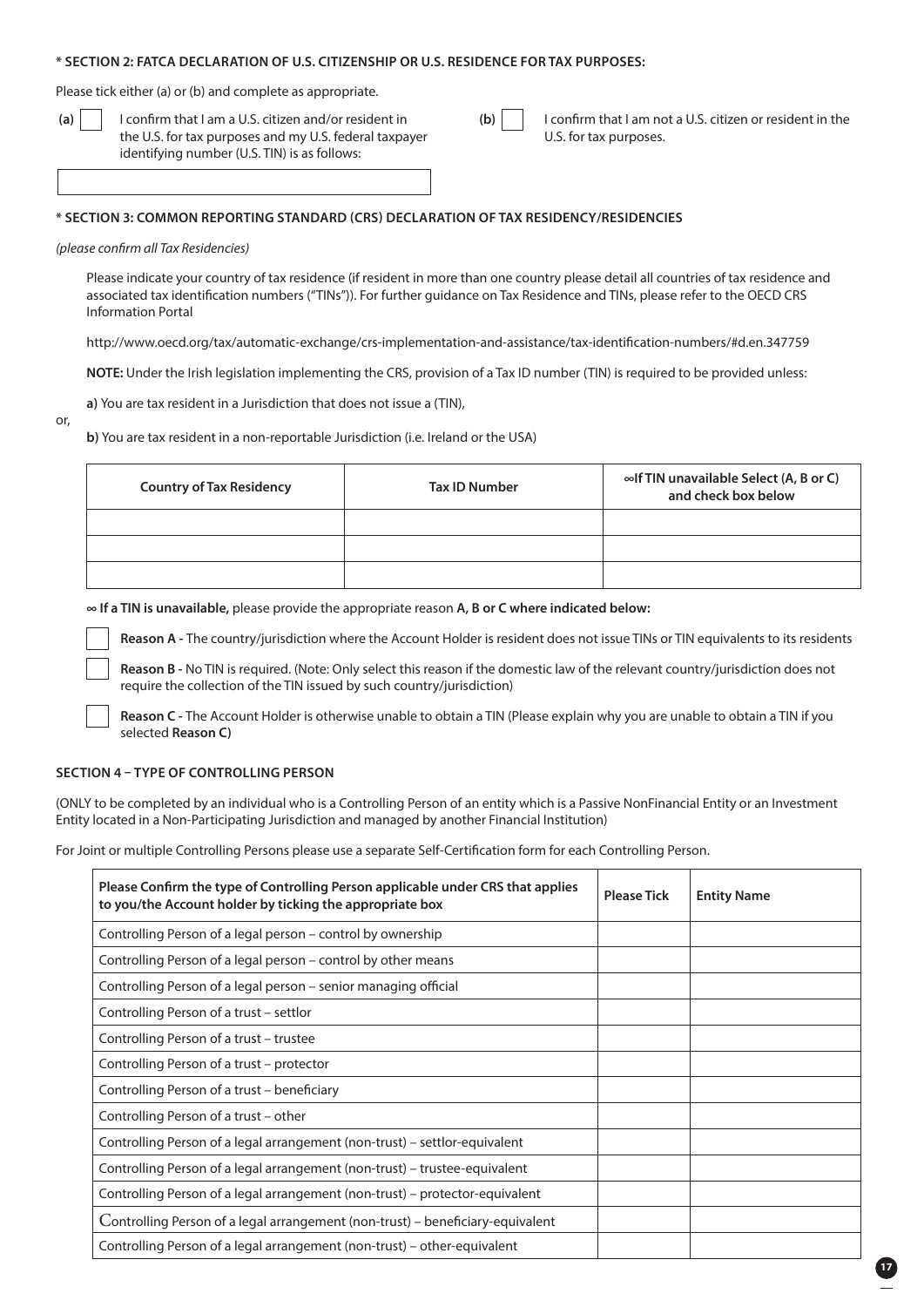### **\*SECTION 5: DECLARATION AND UNDERTAKINGS:**

I declare that the information provided in this form is, to the best of my knowledge and belief, accurate and complete.

I acknowledge the fact that the information contained in this form and information regarding the Account Holder may be reported to the tax authorities of the country in which this account(s) is/are maintained and exchanged with tax authorities of another country or countries in which the Account Holder may be tax resident where those countries (or tax authorities in those countries) have entered into Agreements to exchange financial account information.

I undertake to advise the recipient promptly and provide an updated Self-Certification form within 30 days where any change in circumstances occurs which causes any of the information contained in this form to be incorrect.

### **Data Protection - Customer Information Notice:**

The Common Reporting Standard (CRS), formally referred to as the Standard for Automatic Exchange of Financial Account Information, is an information standard for the automatic exchange of information (AEoI), developed in the context of the Organisation for Economic Co-operation and Development (OECD).

 The standard requires that Financial Institutions in participating jurisdictions gather certain information from account holders (and, in particular situations, also collect information in relation to relevant Controlling Persons of such account holders).

 Under CRS account holder information (and, in particular situations, information in relation to relevant Controlling Persons of such account holders) is to be reported to the relevant tax authority where the account is held, which, if a different country to that in which the account holder resides, will be shared with the relevant tax authority of the account holder's resident country, if that is a CRS-participating jurisdiction.

 Information that may be reported includes name, address, date of birth, place of birth, account balance, any payments including redemption and dividend/interest payments, Tax Residency(ies) and TIN(s).

Further information is available on the OECD website: *http://oecd.org/tax/automatic-exchange/* 

And on the Irish Revenue website - *https://www.revenue.ie/en/companies-and-charities/international-tax/aeoi/index.aspx* 

| *Authorised Signature:<br><u> 1989 - Andrea Stadt Britain, amerikansk politiker (</u> |  |  |  |  |
|---------------------------------------------------------------------------------------|--|--|--|--|
| *Print Name:                                                                          |  |  |  |  |
| *Date: (dd/mm/yyyy):                                                                  |  |  |  |  |
| *Capacity (if Controlling Person):                                                    |  |  |  |  |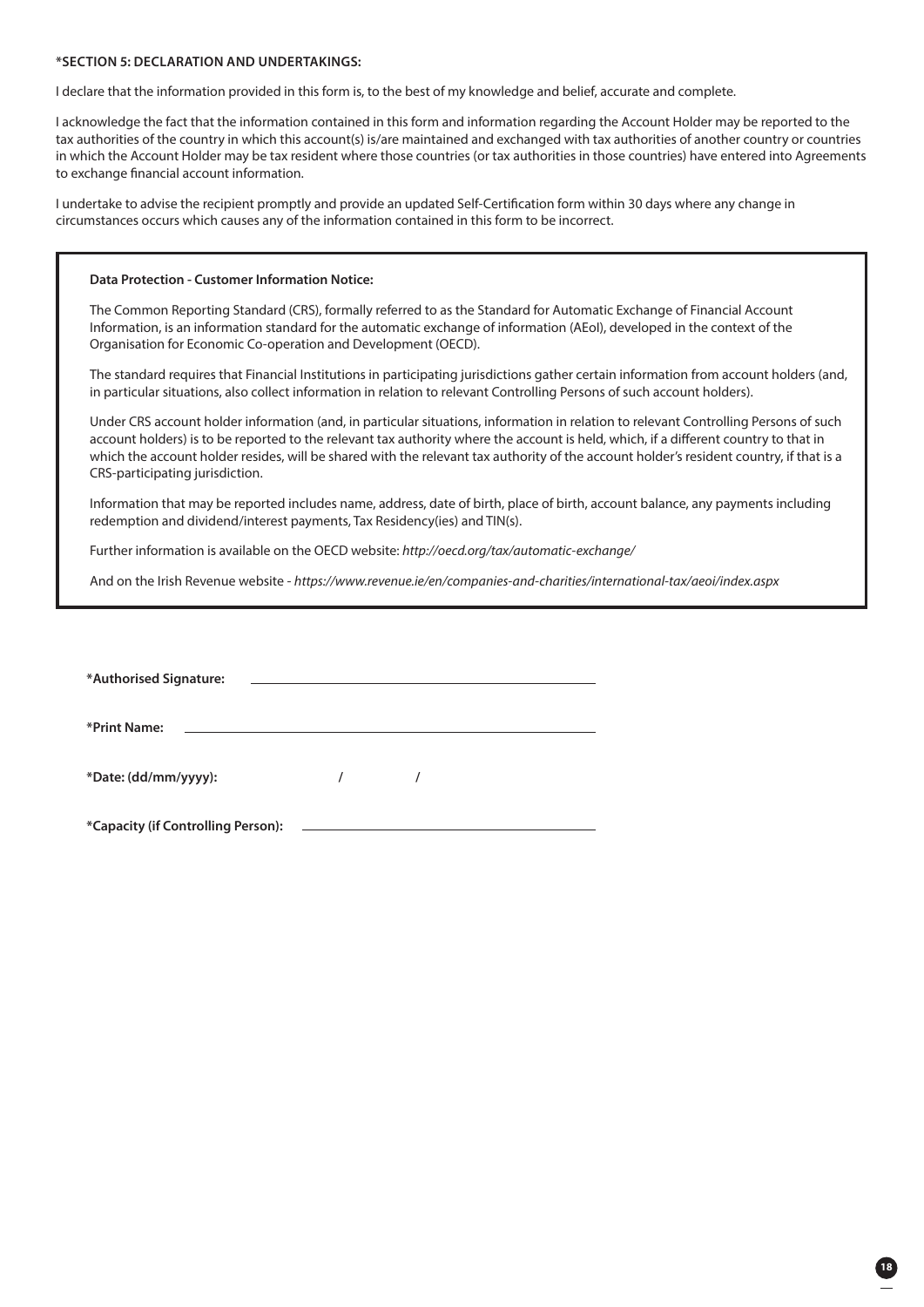## **Entity Self-Certification for FATCA and CRS**

### **Instructions for completion**

*We are obliged under Section 891E, Section 891F, and Section 891G of the Taxes Consolidation Act 1997 (as amended) and regulations made pursuant to those sections to collect certain information about each account holder's tax arrangements. Please complete the sections below as directed and provide any additional information that is requested. Please note that by completing this application form you are providing personal information, which may constitute personal data within the meaning of the General Data Protection Regulation (697/2016/EU) (the "GDPR") and applicable Irish data protection legislation (currently the Irish Data Protection Acts 1988 to 2018. Please note that in certain circumstances we may be legally obliged to share this information, and other financial information with respect to an account holder's interests in the Fund, with the Irish tax authorities, the Revenue Commissioners. They in turn may exchange this information, and other financial information with foreign tax authorities, including tax authorities located outside the EU.*

 If you have any questions about this form or defining the account holder's tax residency status, please speak to a tax adviser or local tax authority.

For further information on FATCA or CRS please refer to the Irish Revenue or OECD website at:

*http://www.revenue.ie/en/business/aeoi/index.html* 

*http://www.oecd.org/tax/automatic-exchange/common-reporting-standard* in the case of CRS only.

 **Account holders that are Individuals or Controlling Persons should not complete this form and should complete the form entitled "Individual (including Controlling Persons) Self-Certification for FATCA and CRS".** 

**(Mandatory fields are marked with an \*)**

### **\*SECTION 1: ACCOUNT HOLDER IDENTIFICATION**

| *Account Holder / Controlling Person Name                                                                                              |                     |            | (the "Entity") |
|----------------------------------------------------------------------------------------------------------------------------------------|---------------------|------------|----------------|
| Country of Incorporation or Organisation:                                                                                              |                     |            |                |
| *Current (Resident or Registered) Address:                                                                                             |                     |            |                |
| Number:<br>Street:                                                                                                                     |                     | Country:   |                |
| City, Town, State, Province or County:                                                                                                 |                     | Post Code: |                |
| Mailing Address if different from above                                                                                                |                     |            |                |
| Number:<br>Street:                                                                                                                     |                     | Country:   |                |
| City, Town, State, Province or County:                                                                                                 |                     | Post Code: |                |
| *SECTION 2: FATCA DECLARATION:<br>Please tick either (a), (b) or (c) below and complete as appropriate.                                |                     |            |                |
| The Entity is a Specified U.S. Person<br>(a)<br>and the Entity's U.S. Federal Taxpayer<br>Identifying number (U.S. TIN) is as follows: | U.S. TIN:           |            |                |
| The Entity is not a Specified U.S. Person (Please also complete Sections 3, 4 and 5)<br>(b)                                            |                     |            |                |
| The Entity is a US person but not a<br>(c)<br>Specified U.S. Person (Please also<br>complete Sections 4 and 5)                         | Indicate exemption: |            |                |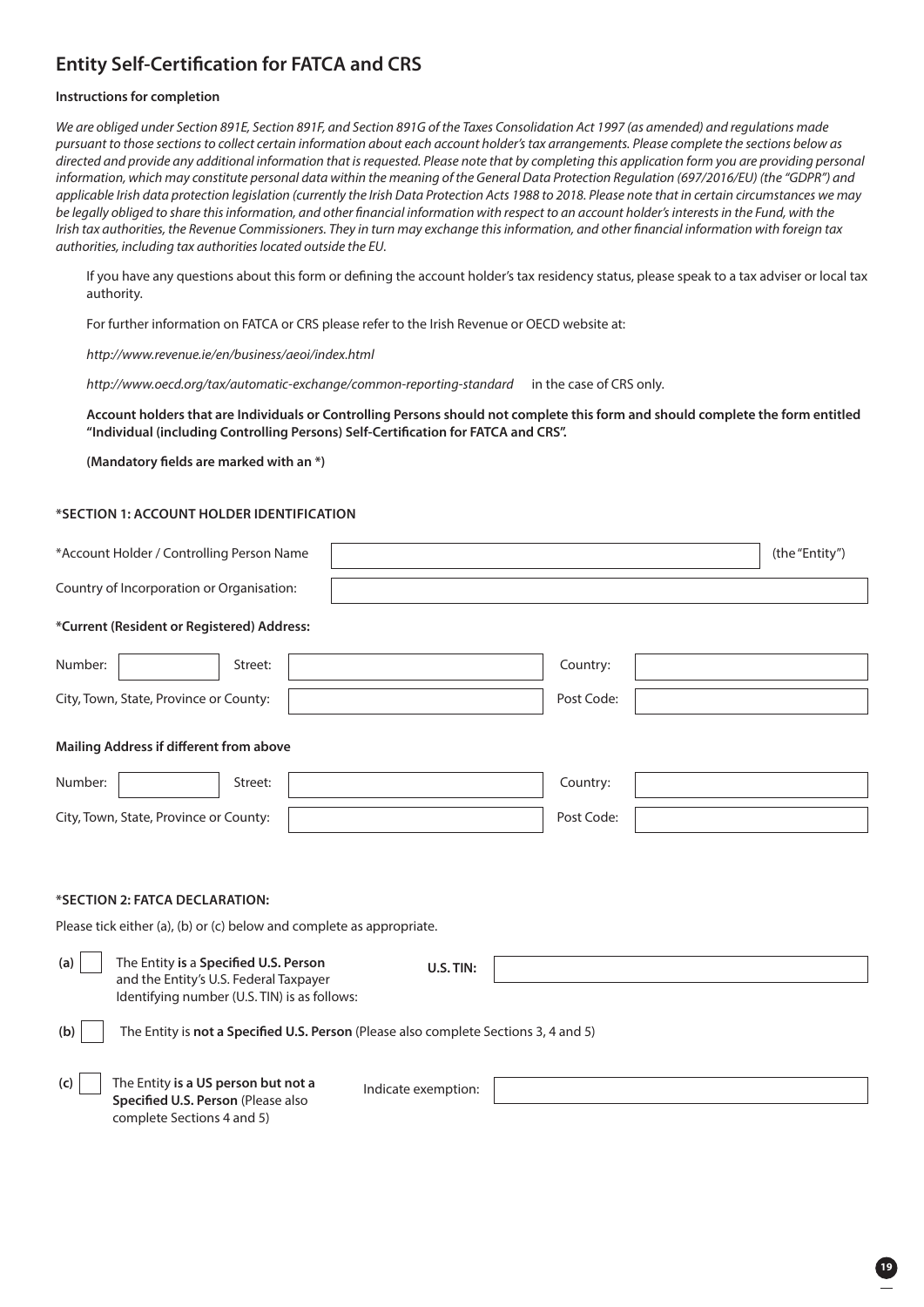### **\*SECTION 3: ENTITY'S FATCA CLASSIFICATION**

(the information provided in this section is for FATCA, please note your FATCA classification may differ from your CRS classification in Section 5):

### **3.1 Financial Institutions under FATCA**

 If the Entity is a Financial Institution, please tick one of the below categories and provide the Entity's GIIN at 3.2 or indicate at 3.3 the reason why you are unable to provide a GIIN.

- **I.** *Irish Financial Institution or a Partner Jurisdiction Financial Institution*
- **II.** *Registered Deemed Compliant Foreign Financial Institutionn*
- **III.** *Participating Foreign Financial Institution*
- **3.2** Please provide the Entity's **Global Intermediary Identification number (GIIN):**

 If the Entity is a Financial Institution, please tick one of the below categories and provide the Entity's GIIN at 3.2 or indicate at 3.3 the reason why you are unable to provide a GIIN.

|  | المستعاث لمستعا لمعتما لمستعا لمستعا كالمستعا لمست |  |  |
|--|----------------------------------------------------|--|--|
|  |                                                    |  |  |

### **3.3 If the Entity is a Financial Institution but unable to provide a GIIN, please tick one of the below reasons:**

| ı.   | The Entity has not yet obtained a GIIN but is sponsored by another entity which does have a GIIN«. Please provide the<br>sponsor's name and sponsor's GIIN:                                                                                                                                             |
|------|---------------------------------------------------------------------------------------------------------------------------------------------------------------------------------------------------------------------------------------------------------------------------------------------------------|
|      | Sponsor's Name                                                                                                                                                                                                                                                                                          |
|      | Sponsor's GIIN                                                                                                                                                                                                                                                                                          |
|      | «NOTE: this option is only available to Sponsored Investment Entities in Model 1 IGA jurisdictions. Sponsored<br>Investment Entities that do not have U.S. reportable accounts are not required to register and obtain a GIIN with the IRS<br>unless and until U.S. reportable accounts are identified. |
| Ш.   | The Entity is an Exempt Beneficial Owner,<br>Please tick and confirm the category of Exempt Beneficial Owner;                                                                                                                                                                                           |
|      | <b>Government Entity</b><br>II.<br>International Organisation<br>I.                                                                                                                                                                                                                                     |
|      | Foreign Central Bank<br><b>Exempt Retirement Fund</b><br>III.<br>IV.                                                                                                                                                                                                                                    |
|      | Collective Investment Vehicle Wholly Owned by Exempt Beneficial Owners.<br>V.                                                                                                                                                                                                                           |
| III. | The Entity is a Certified Deemed Compliant Foreign Financial Institution (including a deemed compliant Financial<br>Institution under Annex II of the IGA Agreement)                                                                                                                                    |
|      | Indicate exemption:                                                                                                                                                                                                                                                                                     |
| IV.  | The Entity is a Non-Participating Foreign Financial Institution                                                                                                                                                                                                                                         |
|      |                                                                                                                                                                                                                                                                                                         |
| V.   | The Entity is an Excepted Foreign Financial Institution                                                                                                                                                                                                                                                 |
|      | Indicate exemption:                                                                                                                                                                                                                                                                                     |
|      | The Entity is a Trustee Documented Trust. Please provide your Trustee's name and GIIN                                                                                                                                                                                                                   |
| VI.  | Trustee's Name:                                                                                                                                                                                                                                                                                         |
|      | <b>Trustee's GIIN</b>                                                                                                                                                                                                                                                                                   |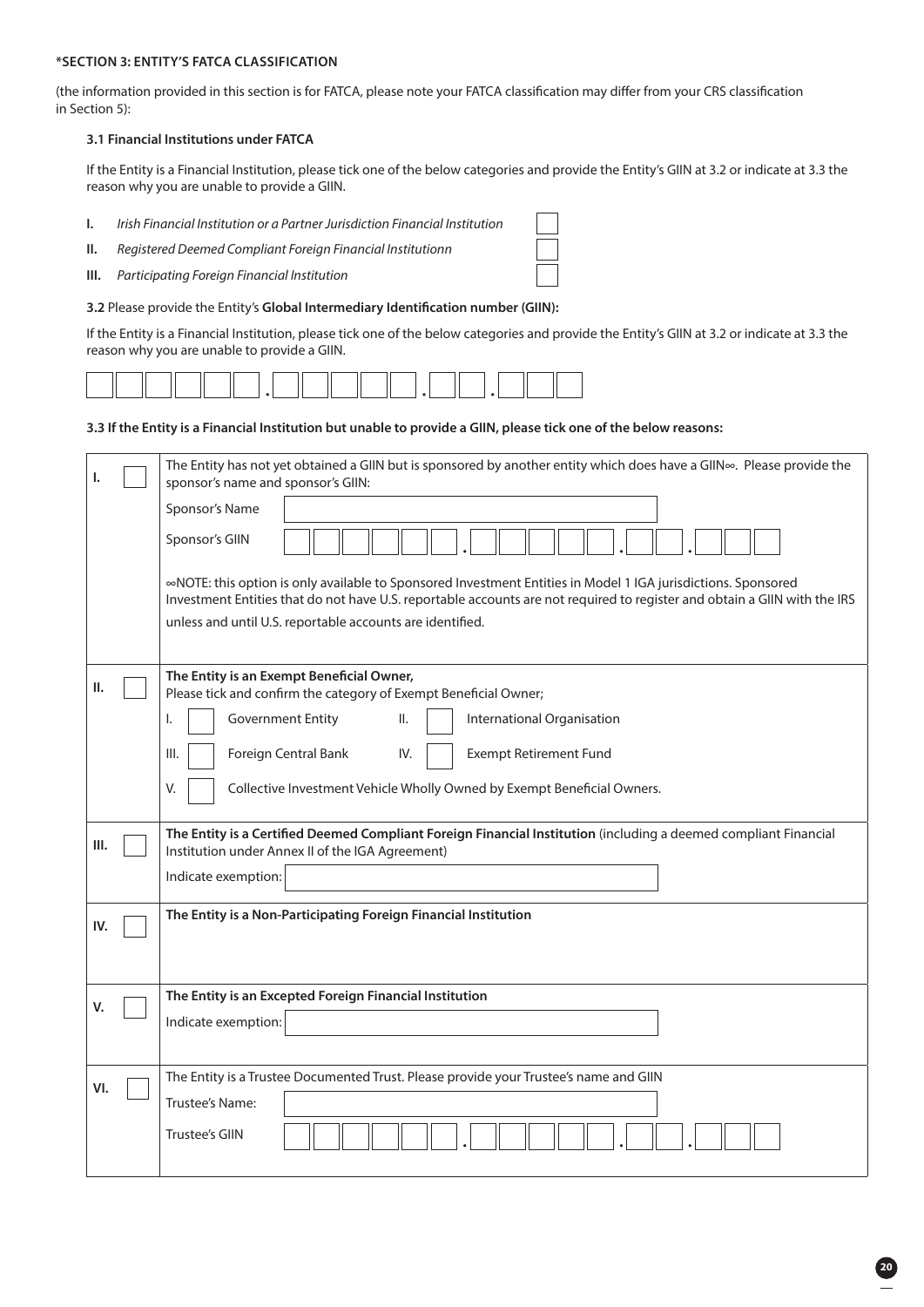### **3.4. Non-Financial Institutions (Non-Financial Foreign Entity/NFFE) under FATCA:**

If the Entity is not a Financial Institution, please confirm the Entity's FATCA classification below by ticking one of the below categories.

|     | <b>Active Non-Financial Foreign Entity (NFFE)</b>                                                                                                                                                                                                                                                                                                                                                                                               |  |
|-----|-------------------------------------------------------------------------------------------------------------------------------------------------------------------------------------------------------------------------------------------------------------------------------------------------------------------------------------------------------------------------------------------------------------------------------------------------|--|
| П.  | Passive Non-Financial Foreign Entity (NFFE)<br>(Please tick the box that applies)                                                                                                                                                                                                                                                                                                                                                               |  |
|     | Passive Non-Financial Foreign Entity with no Controlling Persons that are specified U.S Persons.<br>٠.<br>Ш.<br>Passive Non-Foreign Financial Entity with Controlling Persons that are specified U.S Persons. (If this box<br>is ticked, please indicate the name of all natural Controlling Person(s) of the Entity in section 6.1 below and<br>separately complete and include self-certification forms for each of your Controlling Persons) |  |
| Ш.  | <b>Excepted Non-Financial Foreign Entity (NFFE)</b>                                                                                                                                                                                                                                                                                                                                                                                             |  |
| IV. | Direct Reporting Non-Financial Foreign Entity (NFFE)<br>Please provide your GIIN                                                                                                                                                                                                                                                                                                                                                                |  |

### **SECTION 4 – COMMON REPORTING STANDARD ("CRS") DECLARATION OF TAX RESIDENCY**

(Note that Entities may have more than one country of Tax Residence)

Please indicate the Entity's country of tax residence for CRS purposes, (if resident in more than one country please detail all countries of tax residence and associated tax identification numbers ("TIN")). Please refer to the OECD CRS Web Portal for AEOI for more information on Tax Residence and TIN's.

*http://www.oecd.org/tax/automatic-exchange/crs-implementation-and-assistance/tax-identification-numbers/#d.en.347759* 

 If the Entity is not tax resident in any jurisdiction (e.g., because it is fiscally transparent), please indicate that below and provide its place of effective management or country in which its principal office is located.

**NOTE:** Under the Irish legislation implementing the CRS, provision of a Tax ID number (TIN) is required to be provided unless:

**a)** You are tax resident in a Jurisdiction that does not issue a (TIN)

or,

**c)** You are tax resident in a non-reportable Jurisdiction (i.e. Ireland or the USA)

| <b>Country of Tax Residency</b> | Tax ID Number | $\infty$ of TIN unavailable Select (A, B or C)<br>and check box below |
|---------------------------------|---------------|-----------------------------------------------------------------------|
|                                 |               |                                                                       |
|                                 |               |                                                                       |
|                                 |               |                                                                       |

**∞ If a TIN is unavailable,** please provide the appropriate reason **A, B or C where indicated below:**

**Reason A -** The country/jurisdiction where the Account Holder is resident does not issue TINs or TIN equivalents to its residents

 **Reason B -** The Account Holder is otherwise unable to obtain a TIN (Please explain why you are unable to obtain a TIN if you selected Reason B)

 **Reason C -** No TIN is required. (Note: Only select this reason if the domestic law of the relevant country/jurisdiction does not require the collection of the TIN issued by such country/jurisdiction)

### **\*SECTION 5: ENTITY'S CRS CLASSIFICATION:**

(The information provided in this section is for CRS. Please note an Entity's CRS classification may differ from its FATCA classification in Section 3 above). In addition please note that the information that the Entity has to provide may differ depending on whether they are resident in a participating or non-participating CRS Jurisdiction. For more information please see the OECD CRS Standard and associated commentary.

*http://www.oecd.org/tax/automatic-exchange/common-reporting-standard/*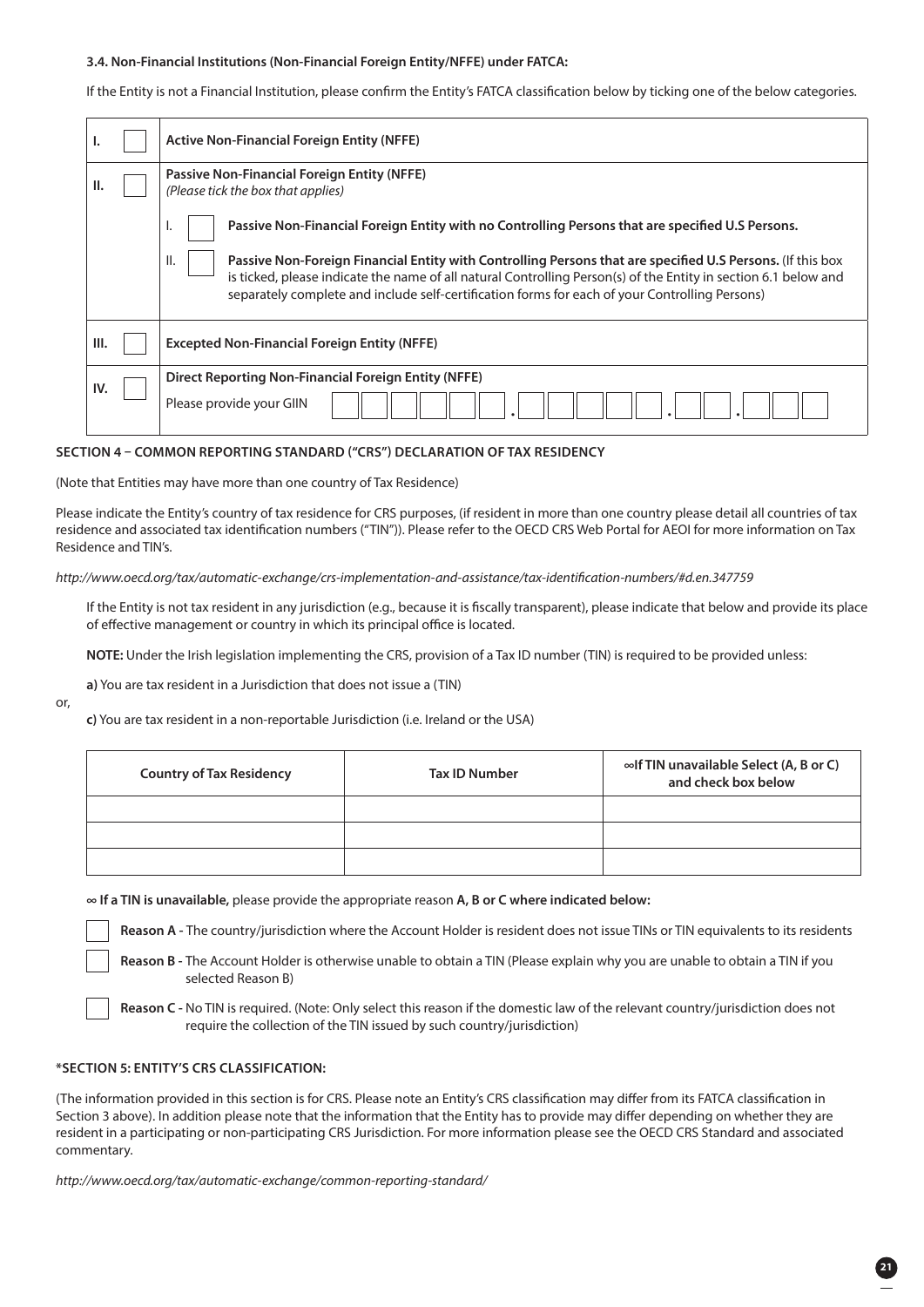### **5.1 Financial Institutions under CRS:**

 If the Entity is a Financial Institution, **Resident in either a Participating or Non-Participating CRS Jurisdiction** please review and tick one of the below categories that applies **and** specify the type of Financial Institution below.

 Note: Please check the Irish Revenue AEOI portal at the time of completion of this form to confirm whether your country of Tax Jurisdiction is considered Participating or Non-Participating for the purposes of CRS Due-Diligence in Ireland.

https://www.revenue.ie/en/companies-and-charities/documents/aeoi/participating-jurisdictions.pdf

| ı.   | A Reporting Financial Institution resident in a participating CRS jurisdiction                                                                                                                                                                                                                                                              |  |
|------|---------------------------------------------------------------------------------------------------------------------------------------------------------------------------------------------------------------------------------------------------------------------------------------------------------------------------------------------|--|
| Ш.   | A Financial Institution Resident in a Non-Participating Jurisdiction.<br>(Please also tick the box that applies)                                                                                                                                                                                                                            |  |
|      | An Investment Entity resident in a Non-Participating Jurisdiction and managed by another Financial<br>ı.<br>Institution (If this box is ticked, please indicate the name of any Controlling Person(s) of the Entity in section<br>6 below and complete a separate individual self-certification forms for each of your Controlling Persons) |  |
|      | An Investment Entity resident in a Non-Participating Jurisdiction that is not managed by another<br>Ⅱ.<br><b>Financial Institution</b>                                                                                                                                                                                                      |  |
|      | Other Financial Institution, including a Depository Financial Institution, Custodial Institution or Specified<br>Ш.<br><b>Insurance Company</b>                                                                                                                                                                                             |  |
| III. | A Financial Institution Resident in a Non-Participating Jurisdiction.<br>(Please also tick the box that applies)                                                                                                                                                                                                                            |  |
|      | <b>Governmental Entity</b>                                                                                                                                                                                                                                                                                                                  |  |
|      | International Organization                                                                                                                                                                                                                                                                                                                  |  |
|      | Central Bank Broad Participation Retirement Fund                                                                                                                                                                                                                                                                                            |  |
|      | Narrow Participation Retirement Fund                                                                                                                                                                                                                                                                                                        |  |
|      | Pension Fund of a Governmental Entity, International Organization, or Central Bank                                                                                                                                                                                                                                                          |  |
|      | Exempt Collective Investment Vehicle                                                                                                                                                                                                                                                                                                        |  |
|      | Trust whose trustee reports all required information with respect to all CRS Reportable Accounts                                                                                                                                                                                                                                            |  |
|      | <b>Oualified Credit Card Issuer</b>                                                                                                                                                                                                                                                                                                         |  |
|      | Other Entity defined under the domestic law as low risk of being used to evade tax.                                                                                                                                                                                                                                                         |  |
|      | Specify the type provided in the domestic law:                                                                                                                                                                                                                                                                                              |  |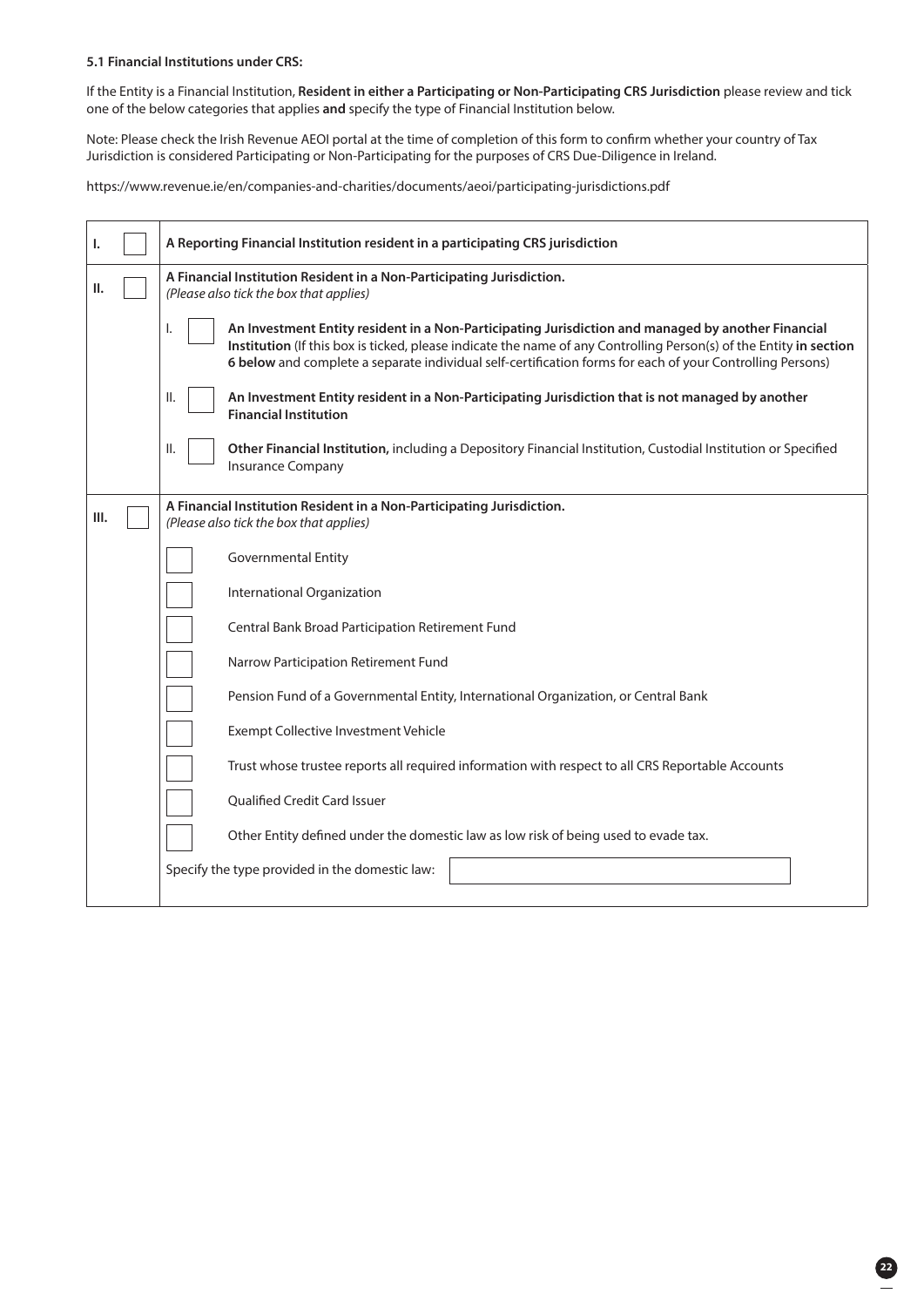### **5.2 Non- Financial Institution (Non-Financial Foreign Entity/NFE) under CRS:**

If the Entity is a not defined as a Financial Institution under CRS then, please tick one of the below categories confirming if you are an Active or Passive NFE.

|      | Active Non-Financial Entity (NFE) - a corporation the stock of which is regularly traded on an established securities<br>market.                                                                                                                                                                                        |  |
|------|-------------------------------------------------------------------------------------------------------------------------------------------------------------------------------------------------------------------------------------------------------------------------------------------------------------------------|--|
|      | Please provide the name if the established securities market on which the corporation is regularly traded:                                                                                                                                                                                                              |  |
|      |                                                                                                                                                                                                                                                                                                                         |  |
| Ш.   | Active Non-Financial Entity (NFE) - if you are a Related Entity of a regularly traded corporation.                                                                                                                                                                                                                      |  |
|      | Please provide the name of the regularly traded corporation that the Entity is a Related Entity of:                                                                                                                                                                                                                     |  |
|      |                                                                                                                                                                                                                                                                                                                         |  |
|      | Please provide details of the securities market that the entity is listed on:                                                                                                                                                                                                                                           |  |
|      |                                                                                                                                                                                                                                                                                                                         |  |
| III. | Active Non-Financial Entity (NFE) - a Government Entity or Central Bank                                                                                                                                                                                                                                                 |  |
|      | Indicate exemption:                                                                                                                                                                                                                                                                                                     |  |
|      |                                                                                                                                                                                                                                                                                                                         |  |
| IV.  | Active Non-Financial Entity (NFE) - an International Organisation                                                                                                                                                                                                                                                       |  |
| V.   | Active Non-Financial Entity (NFE) – other than those listed in I, II, III or IV above. (for example a start-up NFE or a non-<br>profit NFE)                                                                                                                                                                             |  |
| VI.  | Passive Non-Financial Entity (NFE) - (if this box is ticked please also complete Section 6.1 for each of the Controlling<br>Person(s) of the Entity and a separate "Individual (including Controlling Person's Self-Certification for FATCA and CRS<br>form" as indicated in section 6.2 for each Controlling Person(s) |  |
|      |                                                                                                                                                                                                                                                                                                                         |  |

### **SECTION 6: CONTROLLING PERSONS**

**NB: Please note that each Controlling Person must complete a Separate Individual Self-Certification form.** 

**If there are no natural person(s) who exercise control of the Entity then the Controlling Person will be the natural person(s) who hold the position of senior managing official of the Entity.** 

For further information on Identification requirements under CRS for Controlling Persons, see the Commentary to Section VIII of the CRS Standard.

*http://www.oecd.org/tax/automatic-exchange/common-reporting-standard/* 

### **6.1 Controlling Person(s) of the Account Holder:**

 If you have ticked a Passive NFE with Controlling Persons in either the FATCA or CRS Classification sections above, then please also complete this section for each of the Controlling Person(s) of the account holder and provide a separate "Individual (including Controlling Persons) FATCA and CRS Self-Certification" form for each Controlling person as per 6.2 below:

#### **Indicate the name of all Controlling Person(s) of the Account Holder:**

| Ш. |  |
|----|--|

**Note: In case of a trust,** Controlling Persons means the settlor(s), the trustee(s), the protector(s) (if any), the beneficiary(ies) or class(es) of beneficiary(ies), AND any other natural person(s) exercising ultimate effective control over the trust. With respect to an Entity that is a legal person, if there are no natural person(s) who exercise control over the Entity, then the Controlling Person will be the natural person who holds the position of senior managing official of the Entity.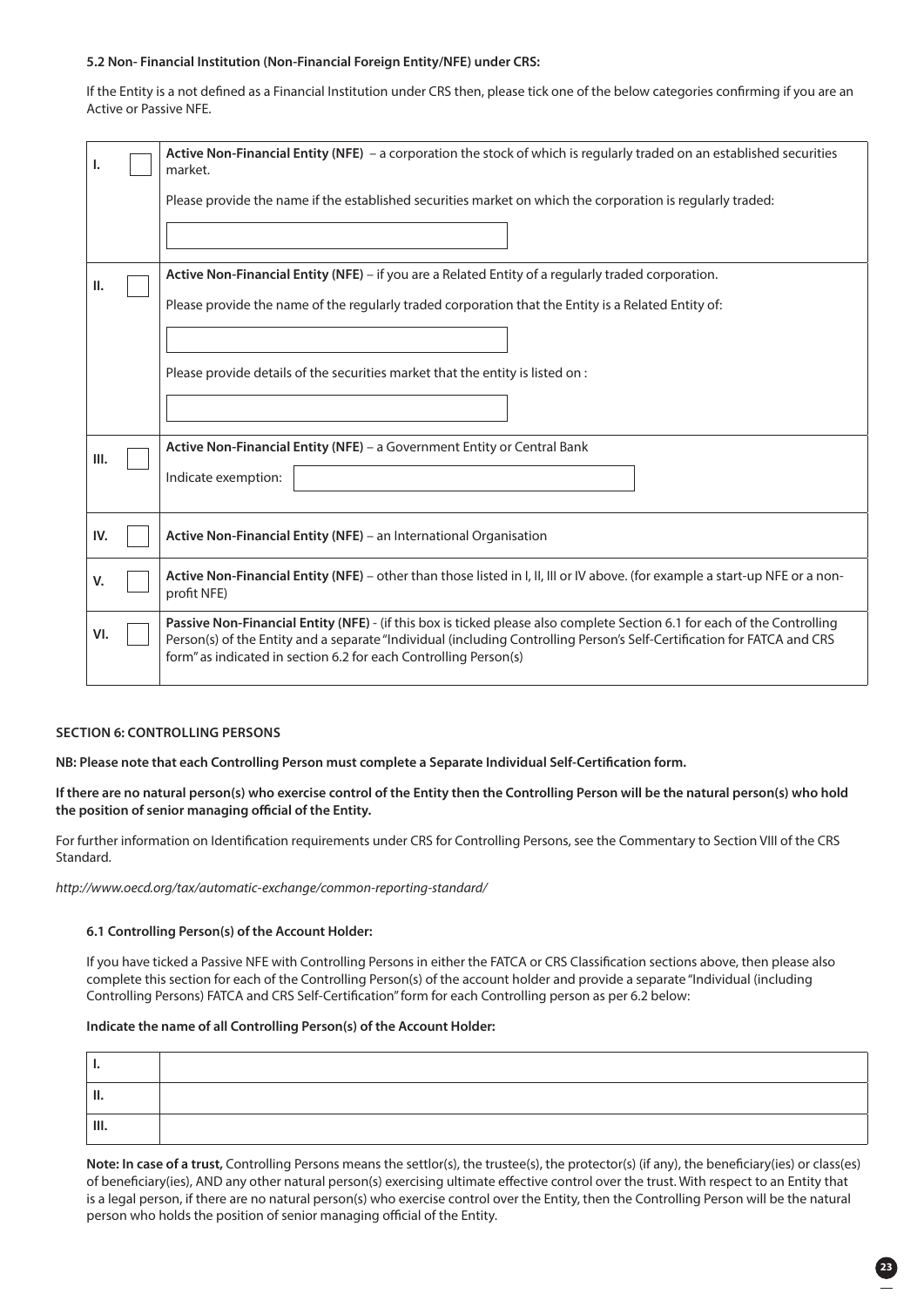### **6.2 Complete a separate Individual (Controlling Person's) Self-Certification for FATCA and CRS for each Controlling Person listed in Section 6.1.**

### **\*SECTION 7: DECLARATIONS AND UNDERTAKINGS**

I/We declare (as an authorised signatory of the Entity) that the information provided in this form is, to the best of my/our knowledge and belief, accurate and complete.

I/We acknowledge the fact that the information contained in this form and information regarding the Account Holder may be reported to the tax authorities of the country in which this account(s) is/are maintained and exchanged with tax authorities of another country or countries in which the Account Holder may be tax resident where those countries (or tax authorities in those countries) have entered into Agreements to exchange financial account information.

I/We on behalf of the Entity undertake to advise the recipient promptly and provide an updated Self-Certification form within 30 days where any change in circumstance (for guidance refer to Irish Revenue or OECD website) occurs which causes any of the information contained in this form to be incorrect.

| *Authorised Signature:                  |  |
|-----------------------------------------|--|
|                                         |  |
|                                         |  |
| *Print Name:                            |  |
|                                         |  |
|                                         |  |
| *Capacity in which declaration is made: |  |
|                                         |  |

**\*Date: (dd/mm/yyyy): / /**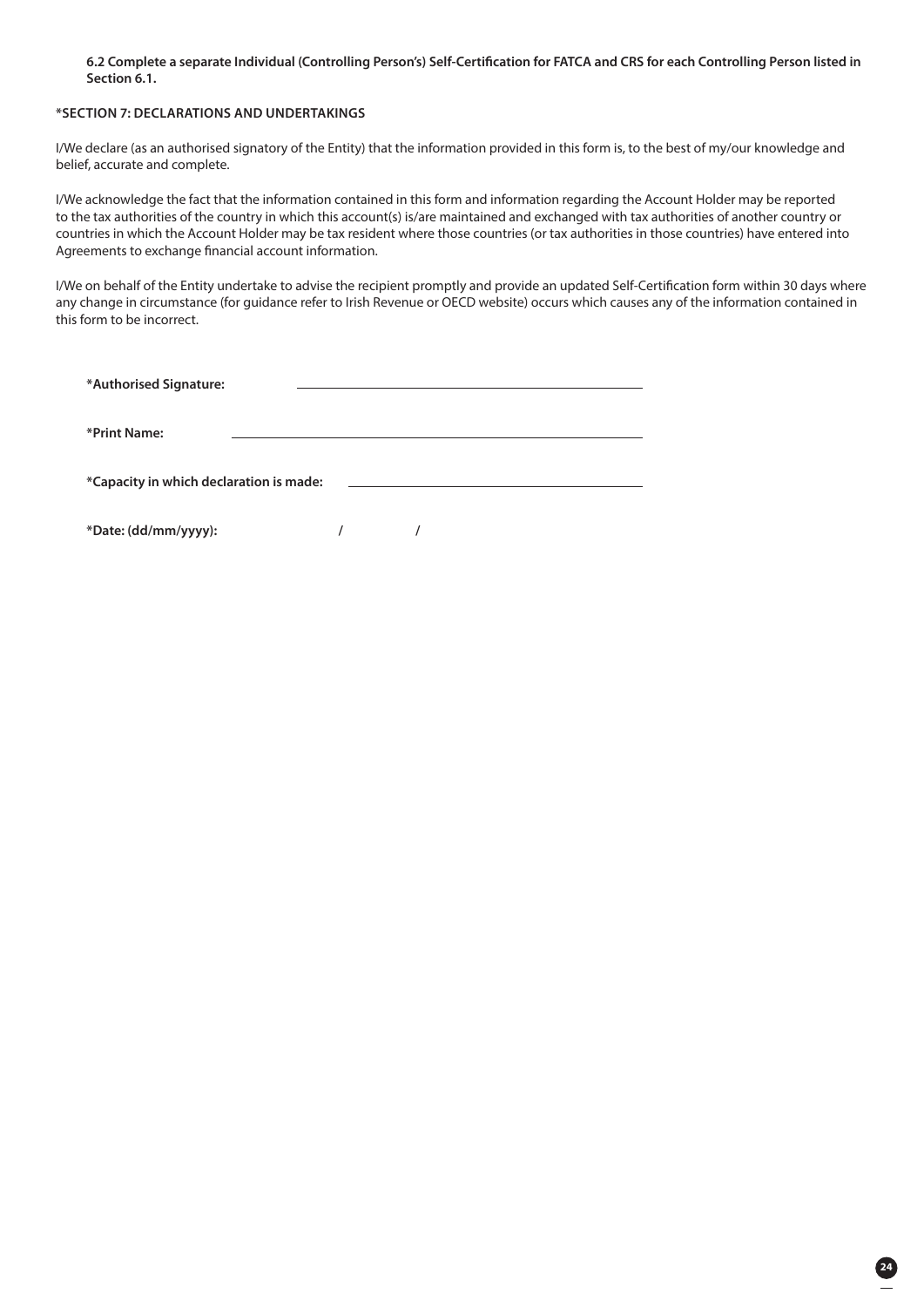### **Appendix 1: Politically Exposed Persons**

### **To be read by all investors and completed if the investor initialled box 2(b) of the general eligibility section on page 2**

The following information provides the definition of a Politically Exposed Person.

Investors should complete section A where the PEP rules apply with reference to the following definitions.

 Politically-Exposed Person ("PEP") is an individual who has at any time in the preceding 12 months been, entrusted with a prominent public function. This includes the following individuals (but excluding any middle ranking or more junior official):

- a. a "specified official";
- b. a member of the administrative, management or supervisory body of a state-owned enterprise;

A "specified official" is (including any such officials in an institution of the European Communities or an international body):

- a. a head of state, head of government, government minister or deputy or assistant government minister;
- b. a member of a parliament;
- c. a member of a supreme court, constitutional court or other high level judicial body whose decisions, other than in exceptional circumstances, are not subject to further appeal
- d. a member of a court of auditors or of the board of a central bank;
- e. an ambassador, chargé d'affairs or high-ranking officer in the armed forces.

An immediate family member of a PEP includes any of the following persons:

- a. any spouse of the PEP;
- b. any person who is considered to be equivalent to a spouse of the PEP under the national or other law of the place where the person or PEP resides;
- c. any child of the PEP;
- d. any spouse of a child of the PEP;
- e. any person considered to be equivalent to a spouse of a child of the PEP under the national or other law of the place where the person or child resides;
- f. any parent of the PEP;
- g. any other family member of the PEP who is of a class prescribed by the Minister for Justice under section 37(11) of the Act.

A close associate of a PEP includes any of the following persons

- a. any individual who has joint beneficial ownership of a legal entity or legal arrangement, or any other close business relations, with the PEP;
- b. any individual who has sole beneficial ownership of a legal entity or legal arrangement set up for the actual benefit of the PEP.

 As an example, a "beneficial owner" of a body corporate is any individual who (other than a company having securities listed on a regulated market):

- a. ultimately owns or controls, whether through direct or indirect ownership or control (including through bearer shareholdings), more than 25 per cent of the shares or voting rights of the body; or
- b. otherwise exercises control over the management of the body.

### **SECTION A: TO BE COMPLETED ONLY IF THE PEP RULES APPLY WITH REFERENCE TO THE ABOVE DEFINITIONS**

- the application is being made by a PEP / immediate family member of a PEP / close associate of a PEP
- **OR** the applicant has a beneficial owner who is a PEP / immediate family member of a PEP / close associate of a PEP
- **OR** the application is being made for the benefit of a PEP / immediate family member of a PEP / close associate of a PEP
- **OR** it is intended to transfer the shares to a PEP / immediate family member of a PEP / close associate of a PEP.

Name of PEP:

Address of PEP:

Relationship of

Applicant or Applicant's Beneficial Owner to PEP

Source of wealth of the Applicant (e.g. income from employment, Income from company business, inheritance, etc.)

| Source of actual funds being invested (e.g. savings, employment |  |
|-----------------------------------------------------------------|--|
| income, sale of assets etc.)                                    |  |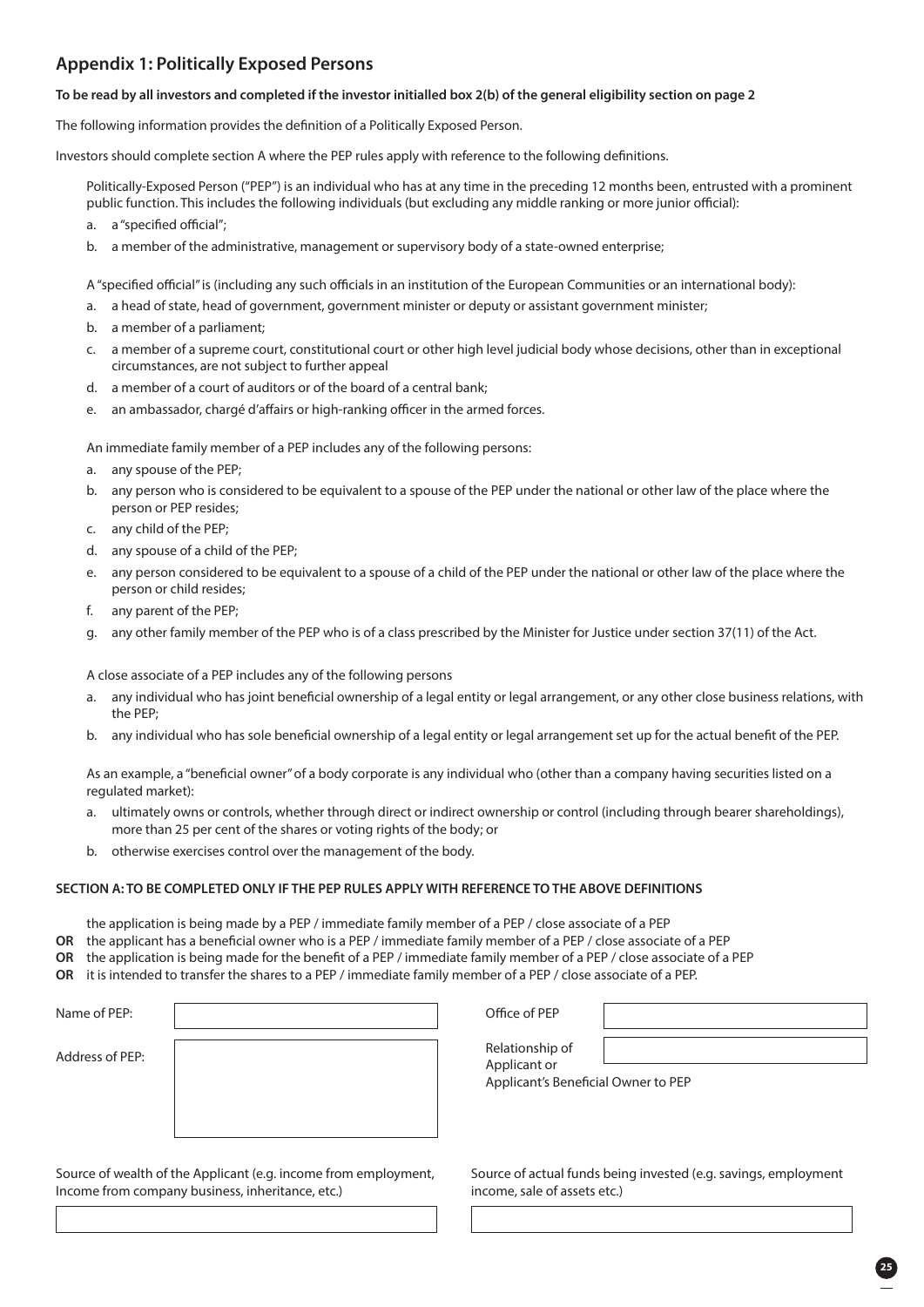### **Appendix 2: Data Protection Notice**

### **1. Purpose of Notice**

This notice sets out details on how personal information relating to you, as a Shareholder in the Company, or that of your directors, officers, employees and / or beneficial owners ("Personal Data") will be handled by the Company, as controller of the Personal Data (as specified in Section 3 of this notice below) and / or on its behalf by its third party service providers as and from 25 May 2018.

### **2. Personal Data Processed by the Company**

The Company processes your Personal Data as provided to it or its relevant service providers on: (a) this completed Account Opening Form or on your Investor Subscription Form; (b) Personal Data that it collects, generates or observes while administering your investor account; and (c) other Personal Data you provide to the Company or its third party service providers acting on the Company's behalf such as AML / KYC information. This information includes, but is not limited to:

- **a.** Information provided to the Company by you: this might include, but is not limited to, your name and address (including proofs of name and address), contact details, date of birth, gender, nationality, photograph, signature, occupational history, job title, income, assets, other financial information, bank details, investment history, tax residency and tax identification information.
- **b.** Information that the Company collects, generates or observes: this might include, but is not limited to, information relating to your investment in the Company, emails, call recordings and website usage data.
- **c.** Information that the Company obtains from third party sources: this might include, but is not limited to, information obtained for the purpose of the Company's AML / KYC procedures, information from public websites, social media and information received from your advisers or from intermediaries such as credit reference agencies, AML screening tools etc.

### **3. Why the Company Processes your Personal Data**

The Company collects and processes your Personal Data on various legal bases and for numerous different purposes, including those set out below.

| <b>Legal Basis</b>                                                                                                                                                                    | Purpose(s)                                                                                                                                                                                                                                                                                                                                                                                                                                                                                                                                                                    |
|---------------------------------------------------------------------------------------------------------------------------------------------------------------------------------------|-------------------------------------------------------------------------------------------------------------------------------------------------------------------------------------------------------------------------------------------------------------------------------------------------------------------------------------------------------------------------------------------------------------------------------------------------------------------------------------------------------------------------------------------------------------------------------|
| <b>Performance of a Contract</b><br>The Company must process<br>your Personal Data in order<br>to enter into and perform<br>its contract with you as a<br>Shareholder in the Company. | To assess the initial application for shares and to facilitate the opening of the account<br>with the Company.<br>To facilitate the management and administration of holdings and dealing in the<br>$\bullet$<br>Company including, without limitation, the processing of redemption, conversion,<br>transfer and additional subscription requests, the payment of distributions and the<br>processing and verification of instructions.                                                                                                                                      |
| Legitimate Interests<br>The Company may process<br>your Personal Data in order<br>to exercise or preserve<br>its legitimate business<br>interest(s).                                  | To make relevant disclosures in the course of a merger, acquisition or bankruptcy of the<br>$\bullet$<br>Company or any Company.<br>To validate and verify information for security purposes, including for the prevention of<br>$\bullet$<br>fraud.<br>To manage the Company, including monitoring and resolving complaints.<br>$\bullet$<br>To send administrative information relevant to the investment in the Company.<br>$\bullet$<br>To exercise or defend a legal claim, including in the context of litigation, arbitration and<br>$\bullet$<br>similar proceedings. |
| <b>Compliance with Legal</b><br>Obligation<br>The Company may process<br>your Personal Data in order to<br>comply with its relevant legal<br>and regulatory obligations.              | To ensure compliance with the Company's business, tax and regulatory obligations,<br>$\bullet$<br>including its FATCA/CRS reporting obligations.<br>To assist the Company's auditors in the auditing of the Company in accordance with its<br>legal obligations.<br>To investigate, detect, prevent or prosecute crimes in relation to the prevention of<br>$\bullet$<br>fraud, money laundering and/or terrorist financing, including "know your customer"<br>and other necessary onboarding and ongoing investor checks.                                                    |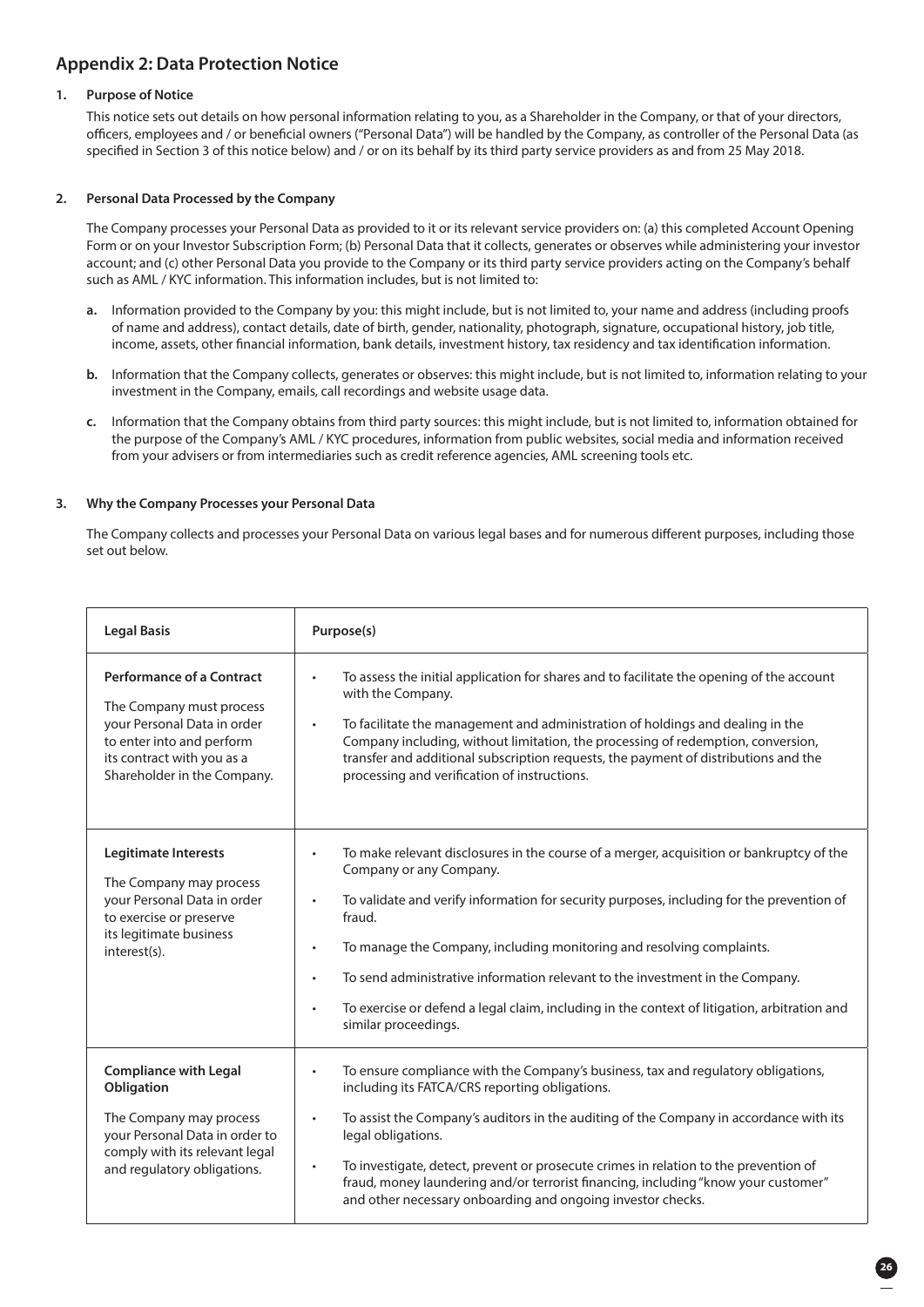### **4. Third Party Recipients of your Personal Data**

The Company may disclose your Personal Data to its relevant service providers and/or other third parties including, but not limited to:

- The Manager, currently Gemini Capital Management (Ireland) Limited;
- The Administrator, Registrar and Transfer Agent, currently RBC Investor Services Limited and its affiliates;
- The Depositary, currently RBC Investor Services Bank S.A., Dublin Branch and its affiliates;
- The Auditors to the Company, currently Deloitte;
- The Legal Advisors, currently Dillon Eustace;
- The Secretary, currently Pinsent Masons;
- The MLRO, currently Ms Deirdre Toner;
- The Investment Manager, currently Causeway Securities Limited;
- GemCap UK Limited;
- Any sub-distributor appointed by the Investment Manager or Global Distributor;
- Any sub-investment manager or investment adviser of the Company;
- Any relevant paying agent, representative or distributor;
- The Irish Revenue and other national revenue authorities:
- National regulators, including the Central Bank of Ireland;
- An Garda Síochána.

 The Company or its service providers may also disclose your Personal Data to any other persons or entities as agreed between the Company and the relevant service provider, or as may be required or expressly permitted by applicable laws

### **5. International Transfer of your Personal Data**

 The disclosure of your Personal Data to the third-party recipients set out above may involve the transfer of data to the USA, Switzerland, and other jurisdictions outside the European Economic Area ("EEA"), which are not the subject of an adequacy decision by the EU Commission. Such countries may not be subject to equivalent data protection laws as countries within the EEA. Any transfer of your Personal Data to jurisdictions outside the EEA may only occur in accordance with the requirements of the GDPR. For example, in connection with the transfer of your Personal Data to jurisdictions outside the EEA, the Company has authorised the Administrator as its delegate to enter into standard contractual clauses, as prescribed under the GDPR, with relevant parties to whom your Personal Data will be transferred. Copies of these clauses may be sought from the Administrator by emailing info@geminicapital.ie. The Company has authorised the Administrator and the Depositary to transfer Personal Data to their affiliates.

### **6. Retention of your Personal Data**

 The Company will retain Personal Data for as long as necessary or permitted in light of the purpose(s) for which it was obtained. The criteria used to determine the retention periods include:

- the length of the Company's relationship with you;
- whether there is a legal obligation to which the Company is subject (such as retaining Personal Data obtained for the performance of AML and related checks, which will be kept for 5 years after termination of the relationship); and
- whether retention is advisable in light of the Company's legal position (such as with respect to statutes of limitations, litigation or regulatory investigations), in which case the Personal Data may be kept for up to 10 years.